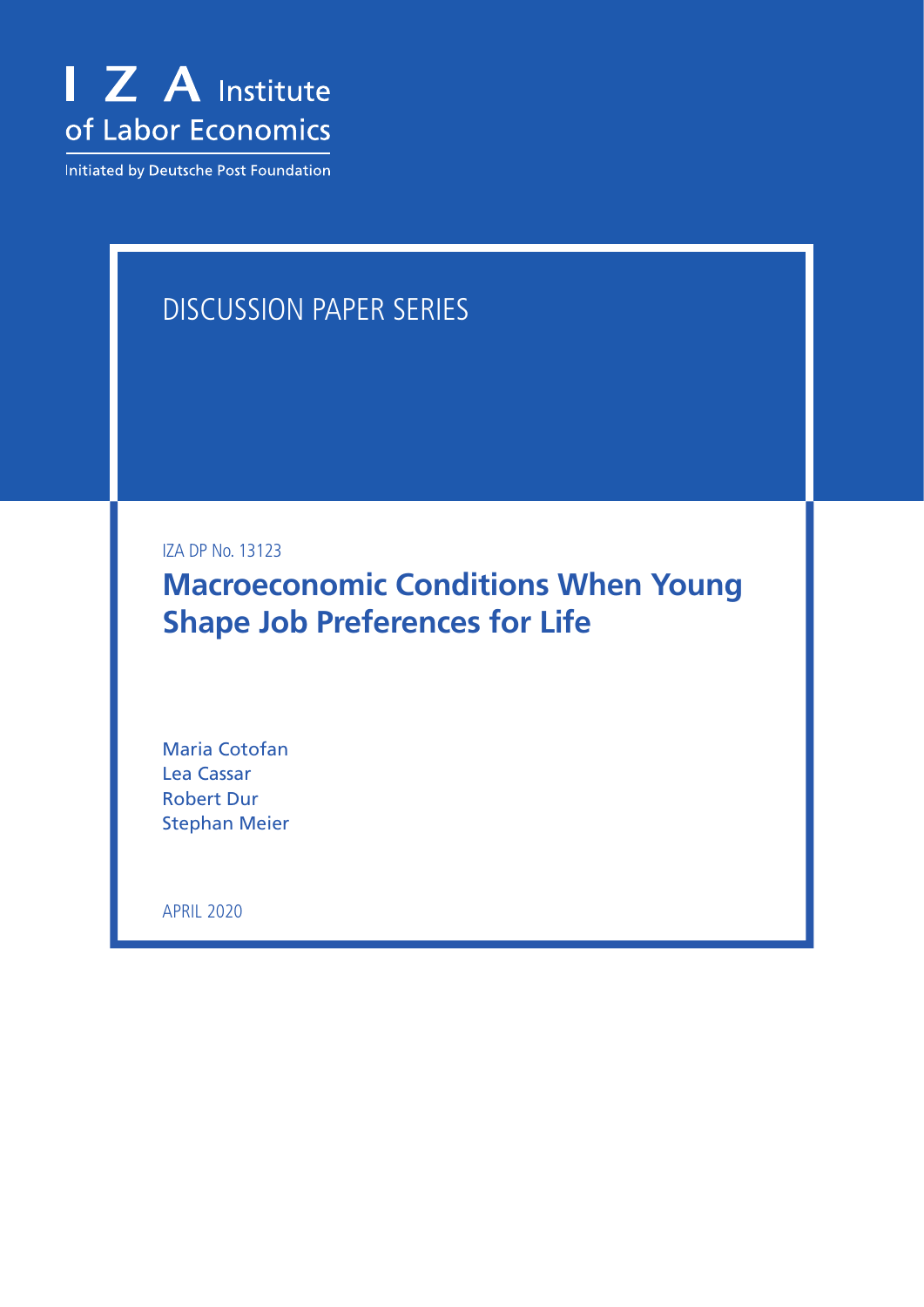

Initiated by Deutsche Post Foundation

# DISCUSSION PAPER SERIES

IZA DP No. 13123

# **Macroeconomic Conditions When Young Shape Job Preferences for Life**

#### **Maria Cotofan** *London School of Economics*

**Lea Cassar** *University of Regensburg, CESifo and CEPR* **Robert Dur**

*Erasmus University Rotterdam, Tinbergen Institute, CESifo and IZA*

## **Stephan Meier**

*Columbia Business School, CESifo, IZA and NBER*

APRIL 2020

Any opinions expressed in this paper are those of the author(s) and not those of IZA. Research published in this series may include views on policy, but IZA takes no institutional policy positions. The IZA research network is committed to the IZA Guiding Principles of Research Integrity.

The IZA Institute of Labor Economics is an independent economic research institute that conducts research in labor economics and offers evidence-based policy advice on labor market issues. Supported by the Deutsche Post Foundation, IZA runs the world's largest network of economists, whose research aims to provide answers to the global labor market challenges of our time. Our key objective is to build bridges between academic research, policymakers and society.

IZA Discussion Papers often represent preliminary work and are circulated to encourage discussion. Citation of such a paper should account for its provisional character. A revised version may be available directly from the author.

ISSN: 2365-9793

**IZA – Institute of Labor Economics**

| Schaumburg-Lippe-Straße 5-9 | Phone: +49-228-3894-0       |             |
|-----------------------------|-----------------------------|-------------|
| 53113 Bonn, Germany         | Email: publications@iza.org | www.iza.org |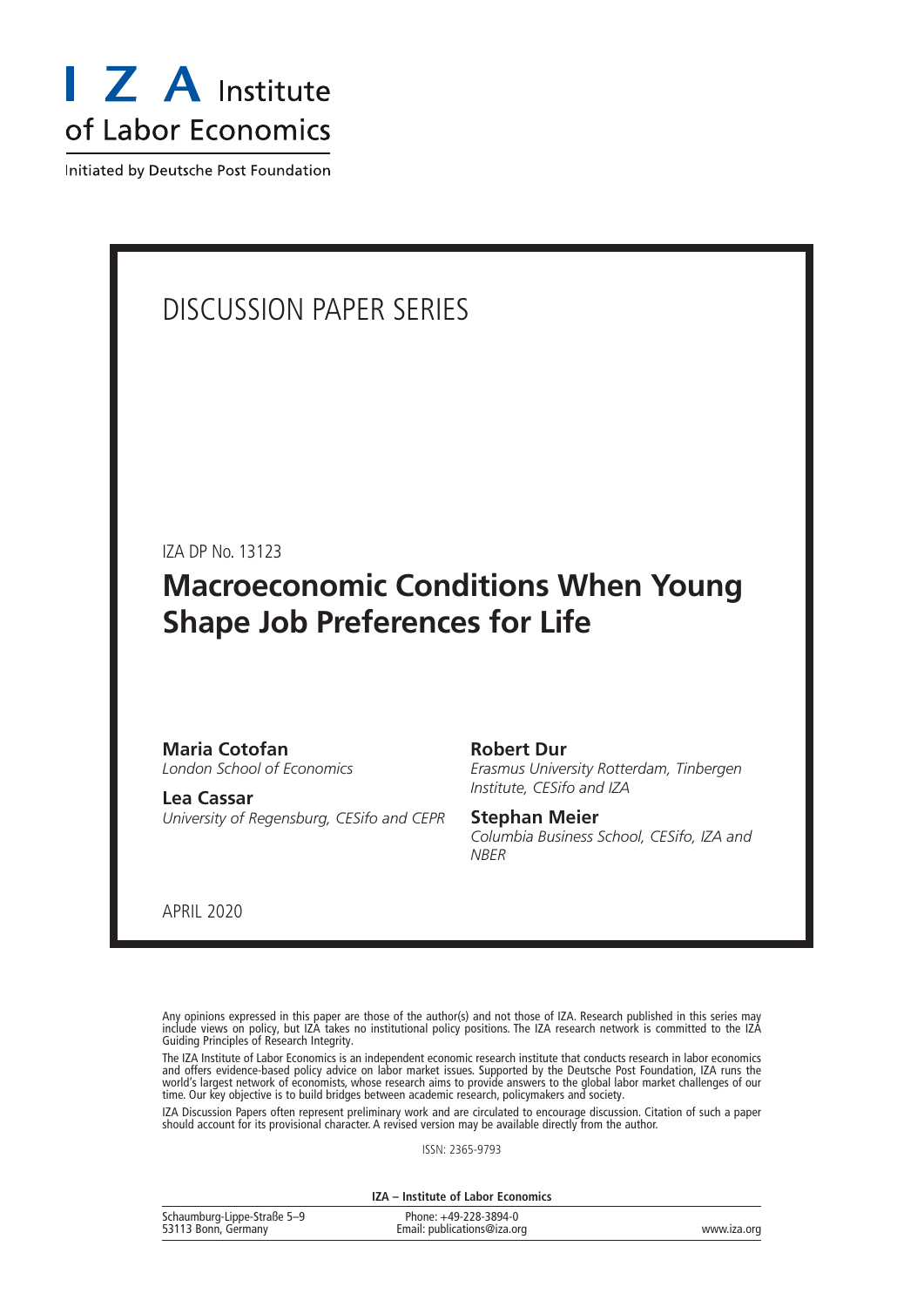# ABSTRACT

# **Macroeconomic Conditions When Young Shape Job Preferences for Life**

Preferences for monetary and non-monetary job attributes are important for understanding workers' motivation and the organization of work. Little is known, however, about how those job preferences are formed. We study how macroeconomic conditions when young shape workers' job preferences for the rest of their life. Using variation in income-percapita across US regions and over time since the 1920s, we find that job preferences vary in systematic ways with macroeconomic conditions. Recessions create cohorts of workers who give higher priority to income, whereas booms make cohorts care more about job meaning, for the rest of their life.

| <b>JEL Classification:</b> | D9, E7, J2, M5                                            |
|----------------------------|-----------------------------------------------------------|
| Keywords:                  | preferences for job attributes, experience, macroeconomic |
|                            | condition, generational dierence                          |

### **Corresponding author:**

Stephan Meier Columbia Business School 3022 Broadway New York, NY 10027 USA E-mail: sm3087@gsb.columbia.edu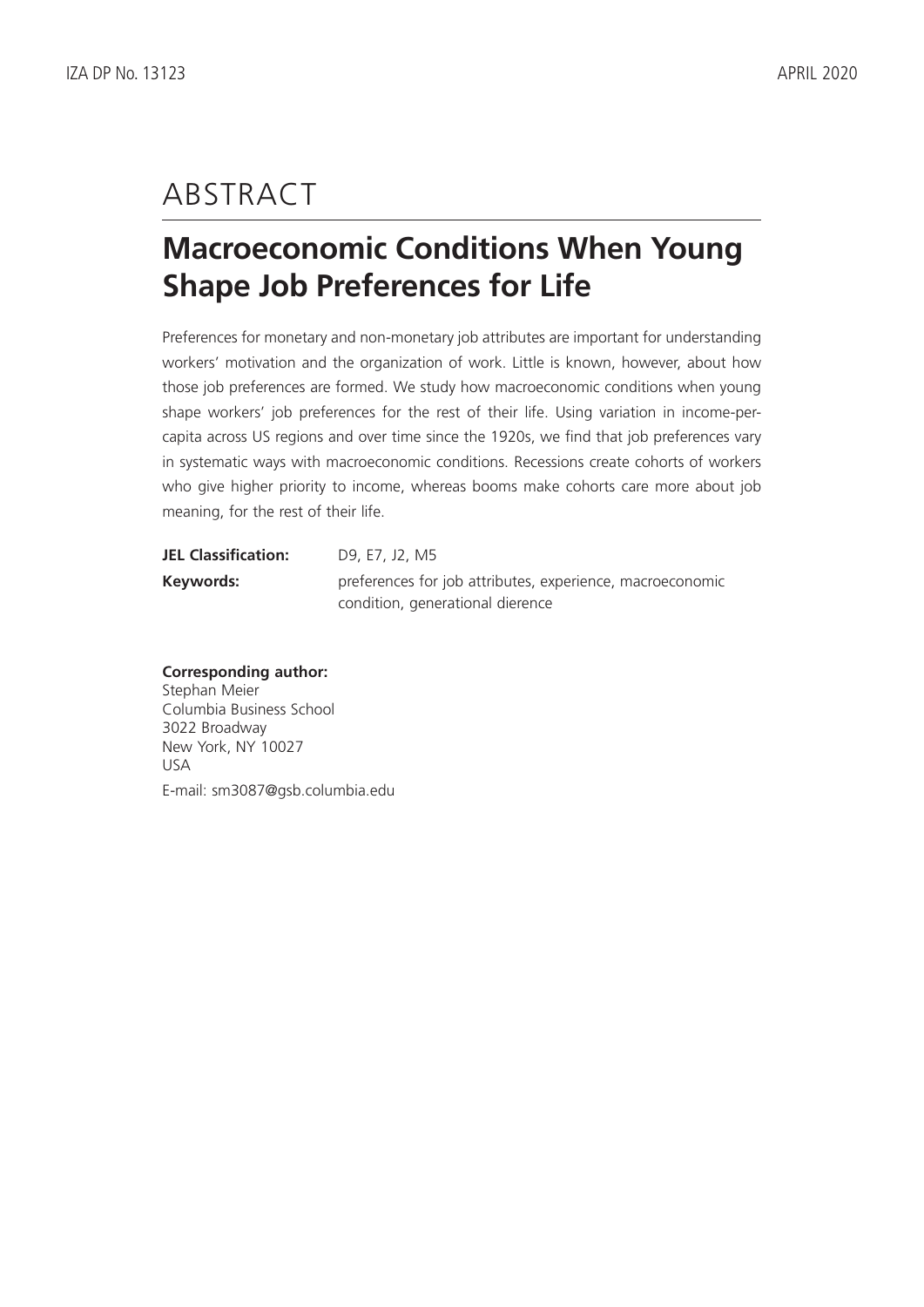## 1 Introduction

Workers are not exclusively motivated by money. Many workers also deeply care about the meaning of their job and other non-monetary job attributes [\(Cassar and Meier, 2018\)](#page-14-0) and are willing to give up income for it [\(Maestas et al., 2018\)](#page-15-0). This is not only of great relevance for mission-oriented organizations, such as not-for-profits and public sector organizations. Also forprofit firms typically do not just maximize profits, but take into account social factors as well [\(Hart and Zingales, 2017\)](#page-15-1). While there is by now an extensive literature about how organizations attract, motivate, and retain a motivated workforce [\(Besley and Ghatak, 2018\)](#page-14-1), very little is known about how workers' preferences for different job attributes form, how the balance between income and meaning is shaped, and how and why this balance changes over time.

Since the nineteenth century, it has been claimed that different generations vary in their preferences and beliefs based on their shared experience [\(Jaeger, 1985\)](#page-15-2). Most recently, Millennials (the generation born between 1981 and 1996) are portrayed as having different work values [\(Twenge et al., 2010\)](#page-16-0) and different preferences in general [\(Ertas, 2016;](#page-14-2) [Rooney et al., 2018;](#page-16-1) [Knittel and Murphy, 2019;](#page-15-3) [Koczanski and Rosen, 2019\)](#page-15-4) – resulting in a shift in how work is organized, in what types of firms get founded by Millennials, and in the mission of firms trying to compete for Millennials as workers and/or consumers. However, classifying generations in this way is to a large extent arbitrary, as it groups together individuals with widely different experiences. Thus, making claims based on this definition is problematic, even after controlling for time and life-cycle effects. In contrast, we follow an alternative approach, where individuals form preferences based on shared experiences. In particular, we empirically investigate how the shared experience of macroeconomic conditions when young affects job preferences for work meaning and income.

We combine insights from economics and psychology to develop our key hypothesis. Standard microeconomic theory predicts that if job meaning is a normal or luxury good, workers' demand for it is low in bad times: that is, when income is low (in absolute terms and/or compared with a relevant peer group). In psychology, it has been argued that the years between age 18 and 25 (the so-called impressionable years) are particularly important for the formation of people's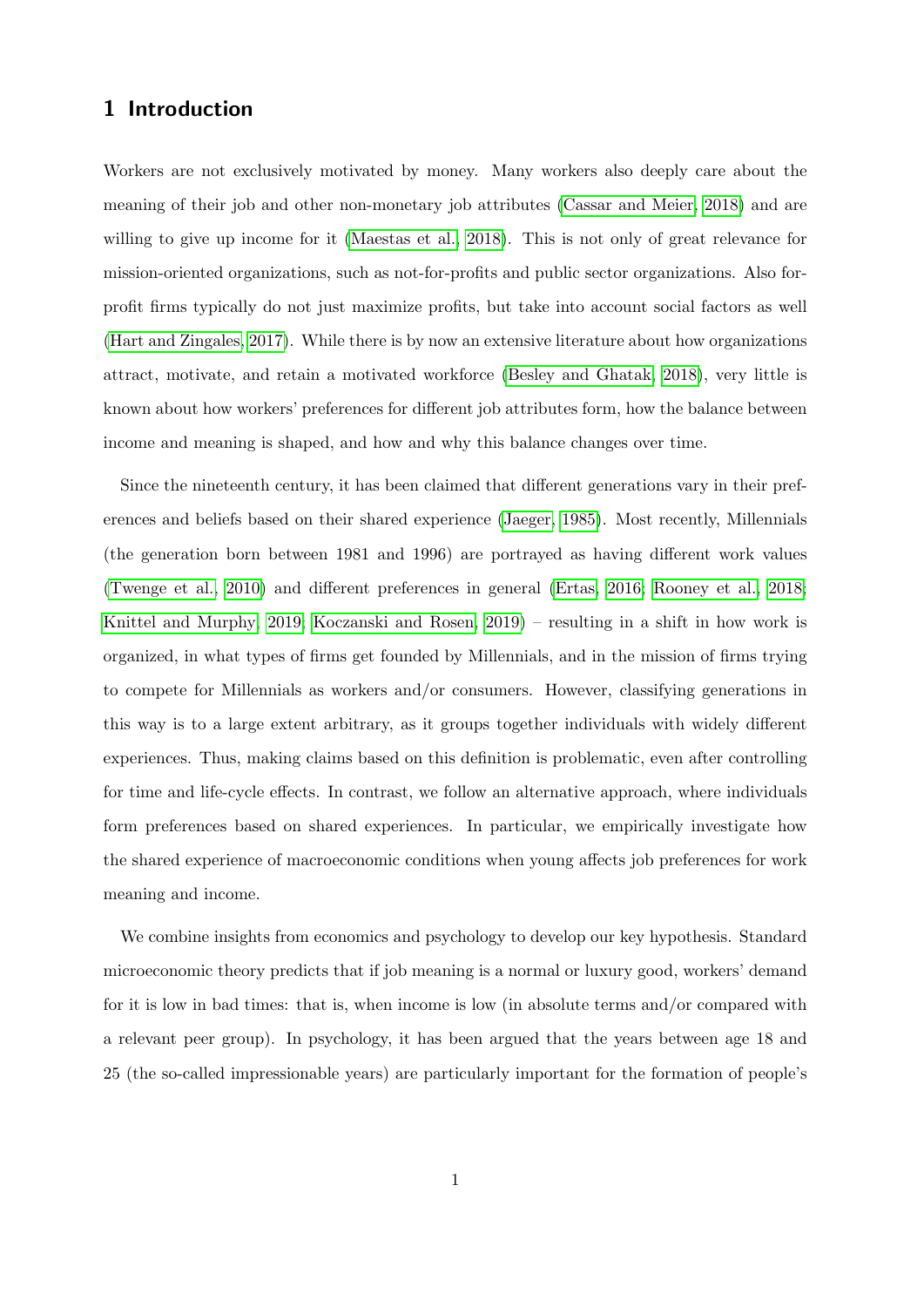preferences, beliefs, and attitudes. They are shaped during those years and change little after [\(Krosnick and Alwin, 1989\)](#page-15-5). Together these two insights from economics and psychology suggest that lasting differences in job preferences between cohorts may be due to different macroeconomic experiences when young – beyond the impact of macroeconomic conditions at job market entry on lifetime earnings and education, which we carefully control for [\(Kahn, 2010;](#page-15-6) [Oreopoulos et](#page-16-2) [al., 2012;](#page-16-2) [Schwandt and Von Wachter, 2019\)](#page-16-3).

To test these hypotheses, we make use of data from multiple waves of the General Social Survey (GSS) between 1973 and 2014, covering nearly 20,000 workers. Using variation in income-percapita across US regions and over time since the 1920s, we find strong support for our hypotheses. People who experience relatively bad macroeconomic conditions between age 18 and 25 give a higher priority to income for the rest of their career. Conversely, people who experience relatively good macroeconomic conditions between age 18 and 25 rank job meaning higher for the rest of their career. We perform a series of checks to ensure the robustness of our results.

Our paper builds on previous studies showing that macroeconomic conditions during the impressionable years have lasting effects on preferences for redistribution [\(Giuliano and Spilim](#page-15-7)[bergo, 2014\)](#page-15-7) and personality traits [\(Bianchi, 2013,](#page-14-3) [2014,](#page-14-4) [2016\)](#page-14-5). Other research shows that persons' experiences more generally shape their economic preferences (e.g. risk and time pref-erences) and political views (Alesina and Fuchs-Schündeln, 2007; [Malmendier and Nagel, 2011,](#page-15-8) [2015;](#page-16-4) [Fuchs-Sch¨undeln and Sch¨undeln, 2015;](#page-15-9) [Slotwinski and Stutzer, 2018;](#page-16-5) [Laudenbach et al.,](#page-15-10) [2019;](#page-15-10) [Falk and Hermle, 2018;](#page-15-11) [Corneo and Neher, 2014\)](#page-14-7). Our paper contributes to this literature by analyzing the shaping of preferences for different job attributes. Those preferences have been shown to affect discipline of study, occupational choices, and work productivity [\(Wiswall and](#page-16-6) [Zafar, 2017;](#page-16-6) [Mas and Pallais, 2017;](#page-16-7) [Burbano et al., 2019;](#page-14-8) [Carpenter and Gong, 2016\)](#page-14-9) and are thus of first-order importance for labor market performance and macroeconomic outcomes more broadly.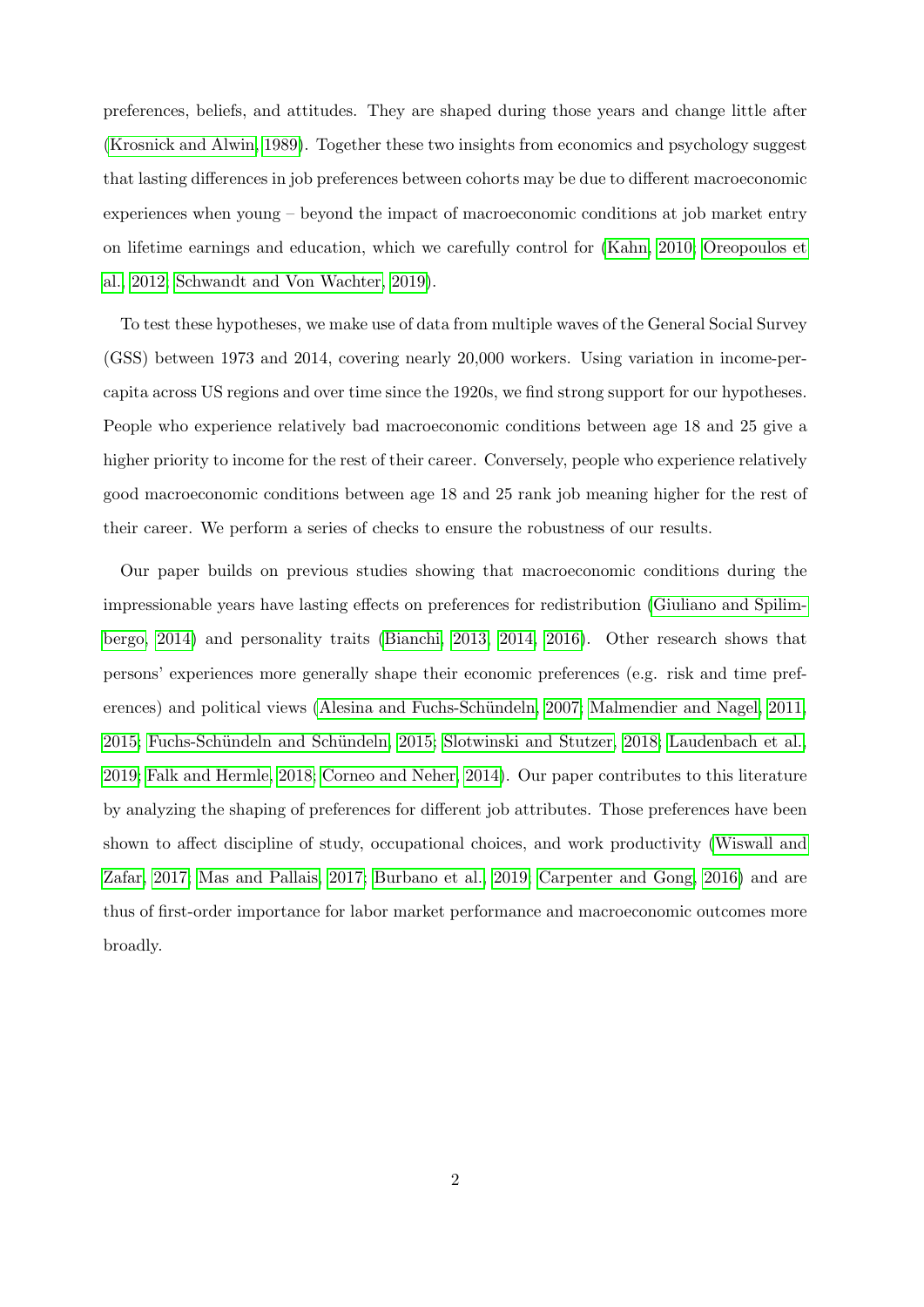### 2 Data and Empirical Strategy

We provide evidence on how preferences for job attributes are shaped and change over time using data from the General Social Survey (GSS). From 1973 until 2014, a representative sample of the US population was asked in 18 of those 42 years to rank five job attributes: a high income, job security, chances for advancement, short working hours, and meaning of work (see the Appendix for more details about the GSS and about the exact wording of the question and Table [A1](#page-9-0) in the Appendix for some descriptive statistics). Meaning of work is elicited by asking for the ranked importance of "Work important and gives a feeling of accomplishment". Clearly, this question captures only one dimension of meaning of work [\(Rosso et al., 2010;](#page-16-8) [Cassar and Meier, 2018\)](#page-14-0). However, compared to the other four job attributes, it best captures meaning of work. Having a high income and meaning of work are the two most important job attributes consistently across waves and also show a fair amount of variation over time. We therefore focus here on these two job aspects (and show results for the other three attributes in the Appendix).

In exploring differences in job preferences between cohorts we need to carefully control for time effects and life-cycle effects. As a first step, Figure [1](#page-6-0) plots the average rank that people of different age groups give to high income and job meaning over time during the last four decades (Figure [A1](#page-6-0) in the Appendix shows the same for the remaining three job attributes). The charts also include the national unemployment rate as a key indicator of macroeconomic conditions. Three results are important. First, the ranking of job meaning and income varies substantially over time. Job preferences follow a cyclical pattern, with income (meaning) becoming more (less) important when unemployment increases. Job preferences of young people seem to be most affected by macroeconomic conditions. Second, there are substantial life-cycle effects. The young (18-25 years old) clearly rank income higher and meaning lower than do older respondents. This is not just the case in recent waves; it has been a consistent pattern throughout most of the sample period. Third, despite life-cycle effects, it seems that some cohort effects remain. For instance, the young in recent years value meaning much less and income more than earlier cohorts did at the same age. We observe a similar pattern in the early eighties. In both these periods, the economy was in a deep recession (the Volcker Recession and the Great Recession, respectively).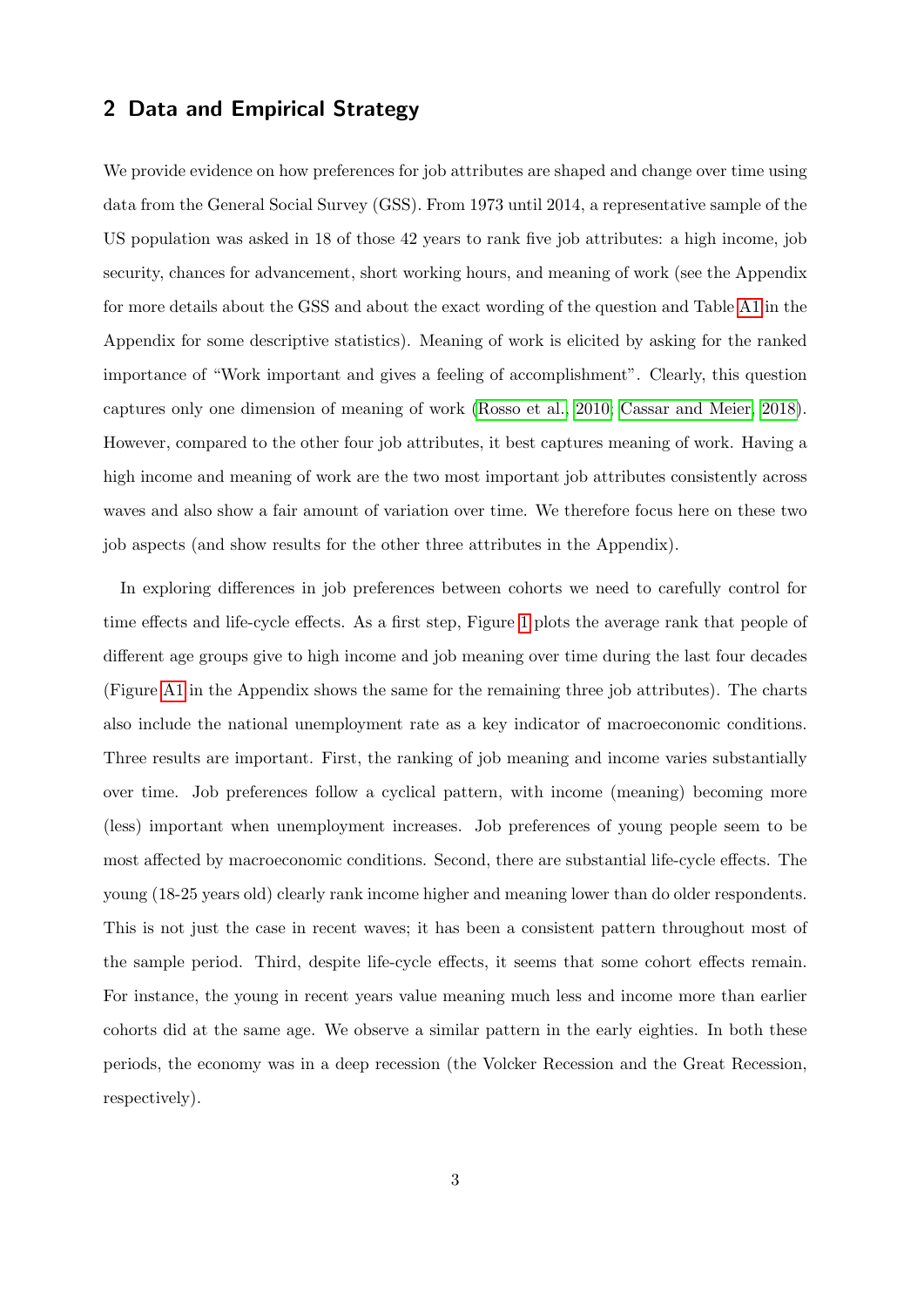

<span id="page-6-0"></span>Figure 1: Preferences for meaning (Panel A) and income (Panel B) across different age groups and over time. Note: Based on a total sample of 19,000 respondents across 18 waves between 1973 and 2014. Preferences are ranked by respondents on a scale from 1 (least important) to 5 (most important). Right axis plots national unemployment rate.

In a next step, we explore how much of the variation in Figure 1 can be explained by shared experiences of macroeconomic conditions. Identifying the effect of macroeconomic conditions on preferences is difficult with cross-time variation, as cohorts share many experiences such as technological progress and other national and global shocks. We therefore look at regional variation in macroeconomic conditions during the impressionable years. This allows us to identify the effect of macroeconomic conditions controlling for year fixed effects, age effects, birth cohort effects, and region effects, in addition to a rich set of socio-demographic variables. A closely related empirical approach is used in [Giuliano and Spilimbergo](#page-15-7) [\(2014\)](#page-15-7).

Using regional income data since 1929 from the US Bureau of Economic Analysis, we construct a measure of macroeconomic conditions during one's impressionable years by calculating the IncomeLevel<sup>18–25</sup>. This measure is given by the logarithm of the average regional income per capita experienced in each of the eight years between 18 and 25 years of age, in the region in which a respondent resided at the age of  $16<sup>1</sup>$  $16<sup>1</sup>$ . The yearly regional income per capita is adjusted for inflation, using national-level CPI indexes, so that it is expressed in 2017 US dollars. The Appendix provides more details on how the measure is constructed.[2](#page--1-0)

<sup>&</sup>lt;sup>1</sup>The region in which a respondent resided at the age of 16 is our best proxy for where the respondent resided between 18 and 25 years of age. The underlying assumption is that during the impressionable years, individuals lived in the same region as they did at age 16. Table [A2](#page-12-0) in the Appendix shows that restricting the sample to respondents who at the time of the survey live in the same region as they did at the age of 16 does not alter our results.

<sup>&</sup>lt;sup>2</sup>Instead of regional income per capita, we could use regional unemployment as an indicator of macroeconomic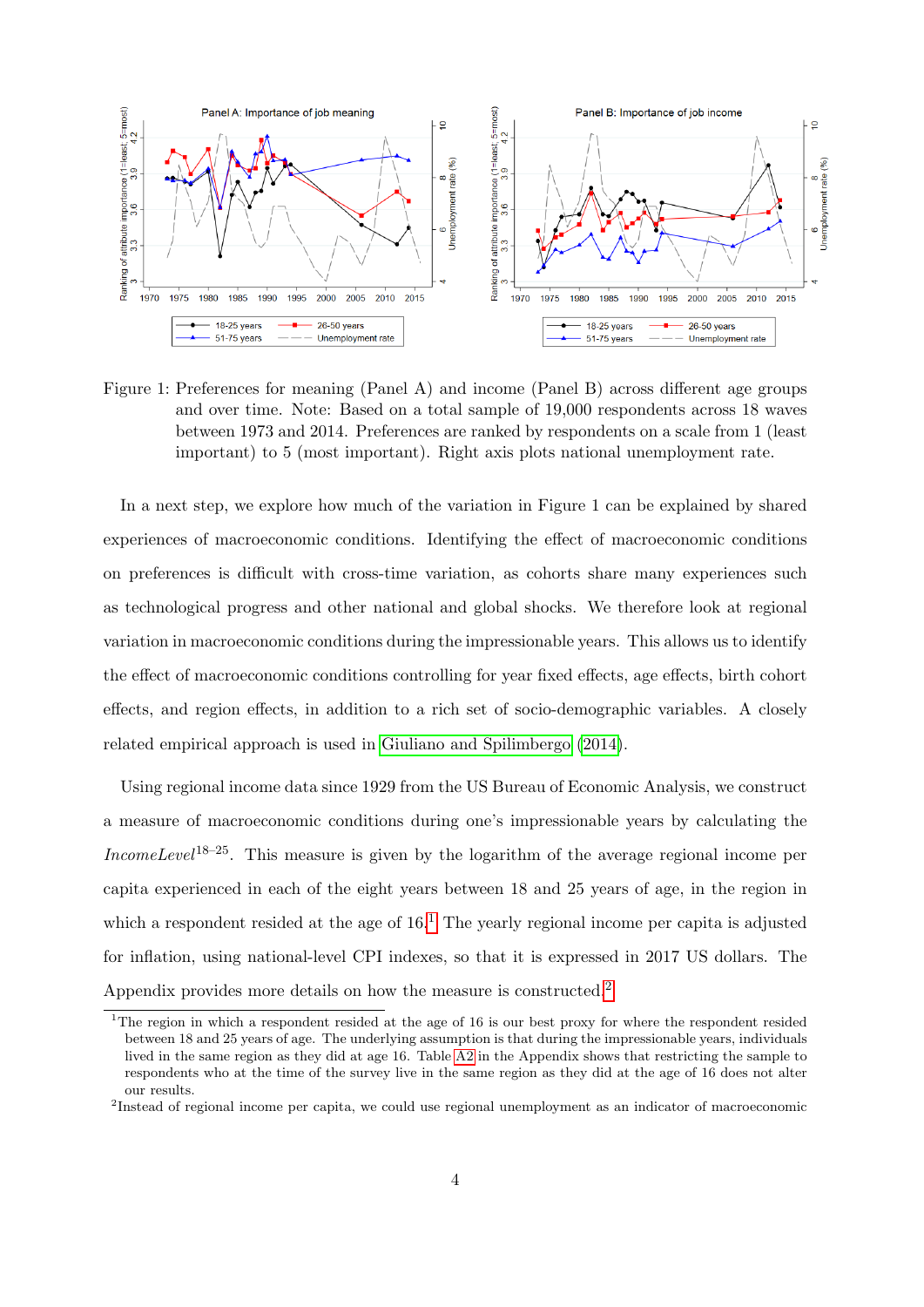Our main regression specification is:

$$
JobPref_{i,r,t} = \beta_0 + \beta_1 IncomeLevel_{i,r,t}^{18-25} + \beta_2 X_{i,r,t} + \tau_t + \rho_r + \rho_r^{age16} + \epsilon_{i,r,t}
$$
 (1)

where the dependent variable  $JobPref_{i,r,t}$  is a ranked response, on a scale from 1 to 5, indicating how important respondent i living in region  $r$  in year  $t$  finds a certain job attribute. IncomeLevel<sup>18–25</sup> is the logarithm of the real income per capita during the impressionable years in the region in which a respondent resided at the age of 16.  $X_{i,r,t}$  is a vector of individual specific demographics, including gender, years of education, father's and mother's education, race, marital status, number of children, squared household size, age dummies, the logarithm of household income, the logarithm of household income at the age of 16, work status, and decade-of-birth dummies. The term  $\tau_t$  represents year fixed effects. To avoid the well-known collinearity issue between age, year, and cohort fixed effects, but still capture cohort differences, we assume that the effect of birth year on job preferences is the same for all the individuals born within the same decade. Table [A4](#page-31-0) in the Appendix shows that results are robust to alternative specifications which vary the definition of birth and age categories, and confirms that our conclusions do not hinge on this restriction.

To capture time-invariant region effects, we add region-of-interview fixed effects,  $\rho_r$ , and region-at-age-16 fixed effects,  $\rho_r^{age16}$ <sup>[3](#page--1-0)</sup> To control for the possibility that there are common shocks at the region level, we cluster our standard errors at the level of the region in which a respondent lived at the age of  $16<sup>4</sup>$  $16<sup>4</sup>$  $16<sup>4</sup>$ . Since there are only nine regions in the GSS panel, we use the wild bootstrap procedure suggested by [Cameron et al.](#page-14-10) [\(2008\)](#page-14-10), which estimates reliable

conditions. However, regional unemployment is only available from 1976 onwards. Regional unemployment is negatively correlated with regional income per capita (-0.31). Using experienced national unemployment at age 18-25 (which is available from the 1920s onward) yields consistent results but is identified by age differences at time of the survey (see Table [A3](#page-30-0) in the Appendix). The somewhat weaker results in Table [A3](#page-30-0) underline the importance of using regional variation in experienced income as opposed to just age variation at the time of the survey.

<sup>&</sup>lt;sup>3</sup>To keep the specification as simple as possible, we diverge from [Giuliano and Spilimbergo](#page-15-7) [\(2014\)](#page-15-7), who also add the term  $\rho_r^{age16} * age_{i,r,t}$ , which interacts the region at 16 fixed effects with the age (linearly) of respondent i at time t. Our results are also robust to, and become stronger when, including this interaction. Additionally, we investigated whether our conclusions change when adding interactions between the region at 16 and a linear time trend, to control for region-specific trends. Our coefficients are also robust to this alternative specification.

<sup>4</sup>Clustering the standard errors at the level of the region in which the respondent lives in at the time of the survey does not alter the significance of our estimates.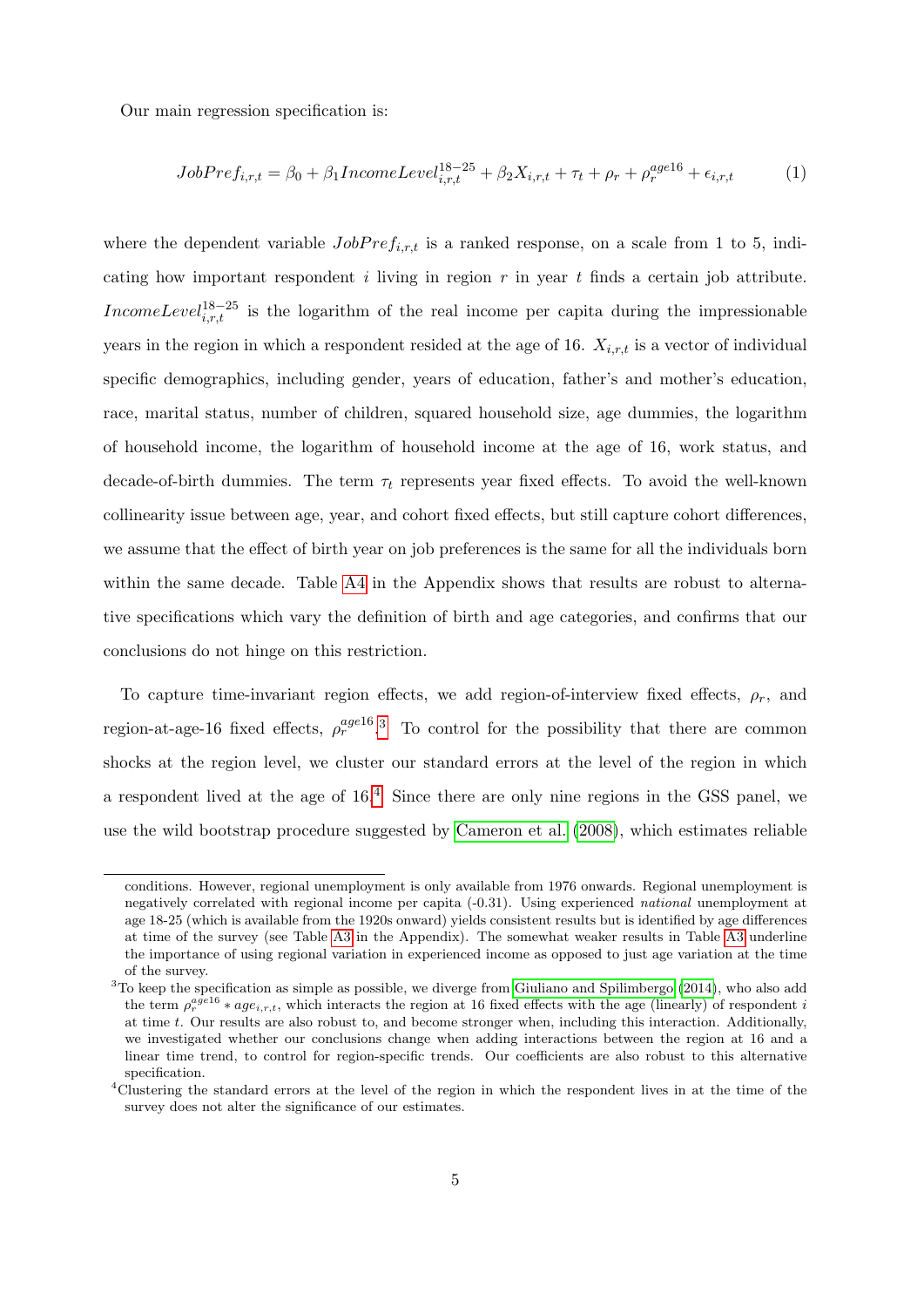standard errors, even with a small number of clusters. In all our tables, we report the  $p$  values from these wild bootstrap regressions, and we base statistical significance on the bootstrapped standard errors. For ease of interpretation, we use ordinary least squares (OLS) regressions. Our results are robust to using a rank-ordered Probit model instead.

## 3 Results

Table [1](#page-9-0) reports the results from estimating equation (1) for the job attributes "Meaning" and "Income." As described above, the regressions control for many variables – importantly time and life-cycle effects. Figures [A2](#page-24-0) and [A3](#page-24-1) in the Appendix plot the age and year fixed effects, and show that both life-cycle effects and general time trends are important. Moving from age 20 to age 75, our estimates predict a strong increase in the importance of job meaning and a strong decrease in the importance of a high income, both of about a full point. Our estimates for the year fixed effects indicate that, over the last four decades, the average ranking of job meaning has decreased by about 0.7 points, while the average ranking of high income has increased by almost a full point. As the average ranking ranges from minimum 1 to maximum 5, these are sizeable changes. In contrast, the decade of birth of respondents, that is cohort effects, seems less relevant (see Figure [A4](#page-25-0) in the Appendix).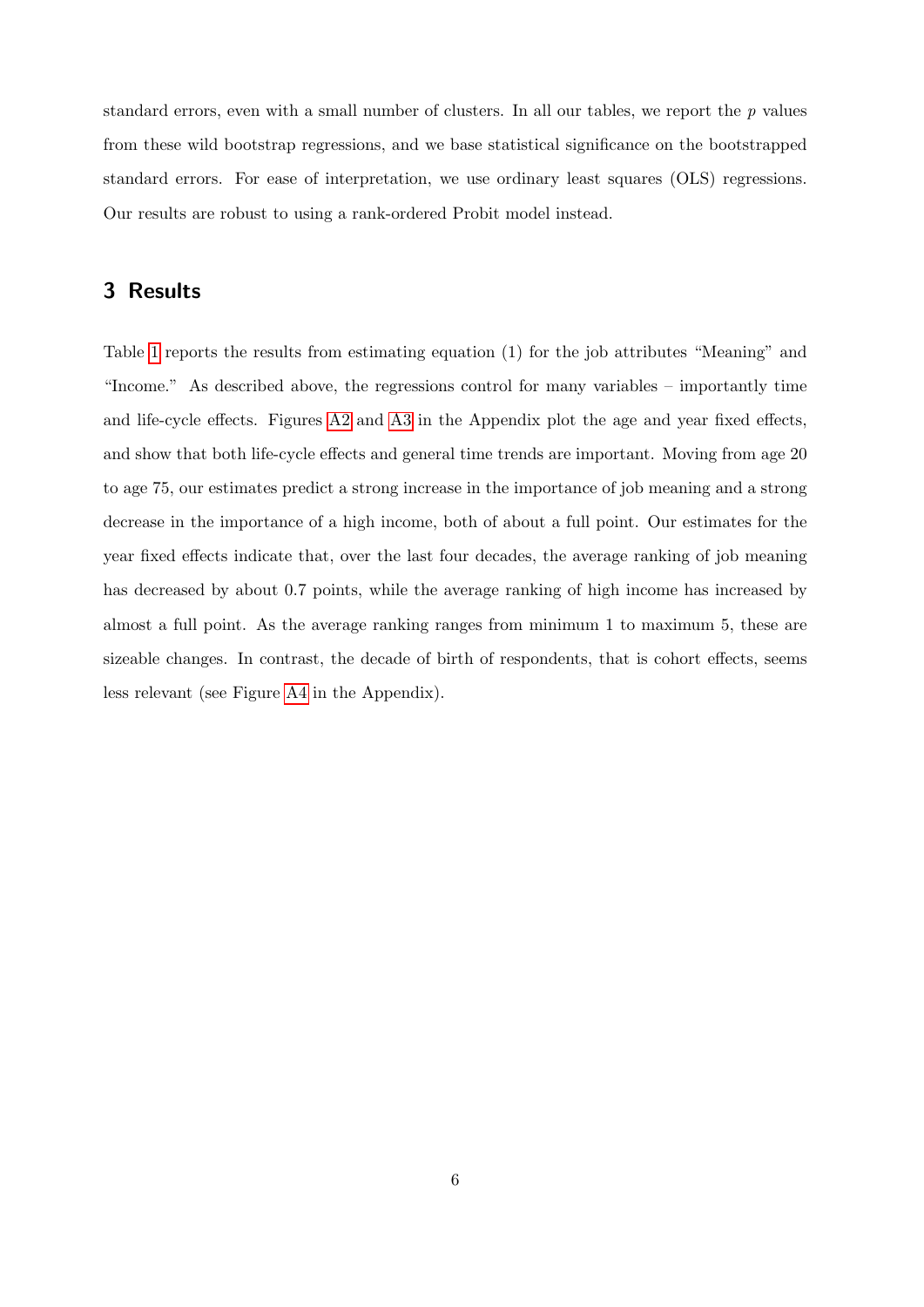|                       | (1)          | (2)          | (3)          | (4)          |
|-----------------------|--------------|--------------|--------------|--------------|
| <b>Variables</b>      | Meaning      | Meaning      | Income       | Income       |
| Income level 18-25    | 0.340        | 0.474        | $-0.292$     | $-0.382$     |
|                       | (0.113)      | (0.115)      | (0.103)      | (0.103)      |
|                       | $[0.002***]$ | $[0.002***]$ | $[0.004***]$ | $[0.001***]$ |
| Household income      |              | X            |              | X            |
| Years of education    |              | X            |              | X            |
| Labor market status   |              | Χ            |              | X            |
| Demographic variables |              |              |              |              |
| Age FE                |              |              |              |              |
| Decade of birth FE    |              |              |              |              |
| Year FE               |              |              |              |              |
| Region FE             |              |              |              |              |
| Region at 16 FE       |              |              |              |              |
| N                     | 19,026       | 19,026       | 19,022       | 19,022       |
| F-value               | 24.61        | 18.94        | 8.59         | 8.57         |
| R-squared             | 0.161        | 0.118        | 0.068        | 0.057        |

<span id="page-9-0"></span>Table 1: Experienced regional income during the impressionable years and job preferences for meaning and income

Notes: Regressions are estimated using OLS. The 'Income level 18-25' is log-linearized. Demographic vari-ables include controls for gender, race, father and mother education, marital status, number of children, household size (squared), and household income at the age of 16. In parentheses, heteroskedasticity robust standard errors are reported. In brackets, p-values are reported estimated using the wild bootstrap proce-<br>dure suggested by [Cameron et al.](#page-14-10) [\(2008\)](#page-14-10), by clustering standard errors at the level of the region at age 16.<br>Since mented using the *boottest* estimator developed by [Roodman et al.](#page-16-10) [\(2019\)](#page-16-10), with 5000 replications. Sample re-weighted using the *wtssall* population weights in the GSS. Significance levels: \*\*\*  $p < 0.01$ , \*\*  $p < 0.05$ , \*  $p < 1$ 

Regarding our key variable of interest, columns (1) and (3) in Table 1 show that macroeconomic conditions during young adulthood shape job preferences in important ways. Individuals who experience a higher level of regional income during their impressionable years rate meaningful work as significantly more important. This happens at the expense of finding a high income important.<sup>[5](#page--1-0)</sup> The extensive control variables include personal income, years of education, and labor market status at time of survey, which have been shown to be affected by macroeconomic conditions at the time of entering the labor market [\(Kahn, 2010;](#page-15-6) [Oreopoulos et al., 2012;](#page-16-2) [Schwandt and Von Wachter, 2019\)](#page-16-3). Hence, the effects on job preferences that we identify hold

<sup>&</sup>lt;sup>5</sup>The importance of the other three job aspects (job security, chances for advancement, and short working hours) is hardly affected by macroeconomic conditions during the impressionable years, see Table [A5](#page-32-0) in the Appendix. The null finding for job security is somewhat surprising given the evidence in [Malmendier and Nagel](#page-15-8) [\(2011\)](#page-15-8) that macroeconomic experiences affect willingness to take risk. Note, however, that in contrast to our study, the macroeconomic experiences studied by [Malmendier and Nagel](#page-15-8) [\(2011\)](#page-15-8) consist of the experienced histories of stock and bond returns and that the risk attitude they consider is in the context of financial risk taking. As [Dohmen et al.](#page-14-11) [\(2011\)](#page-14-11) show, people's risk attitudes are to some extent sensitive to context.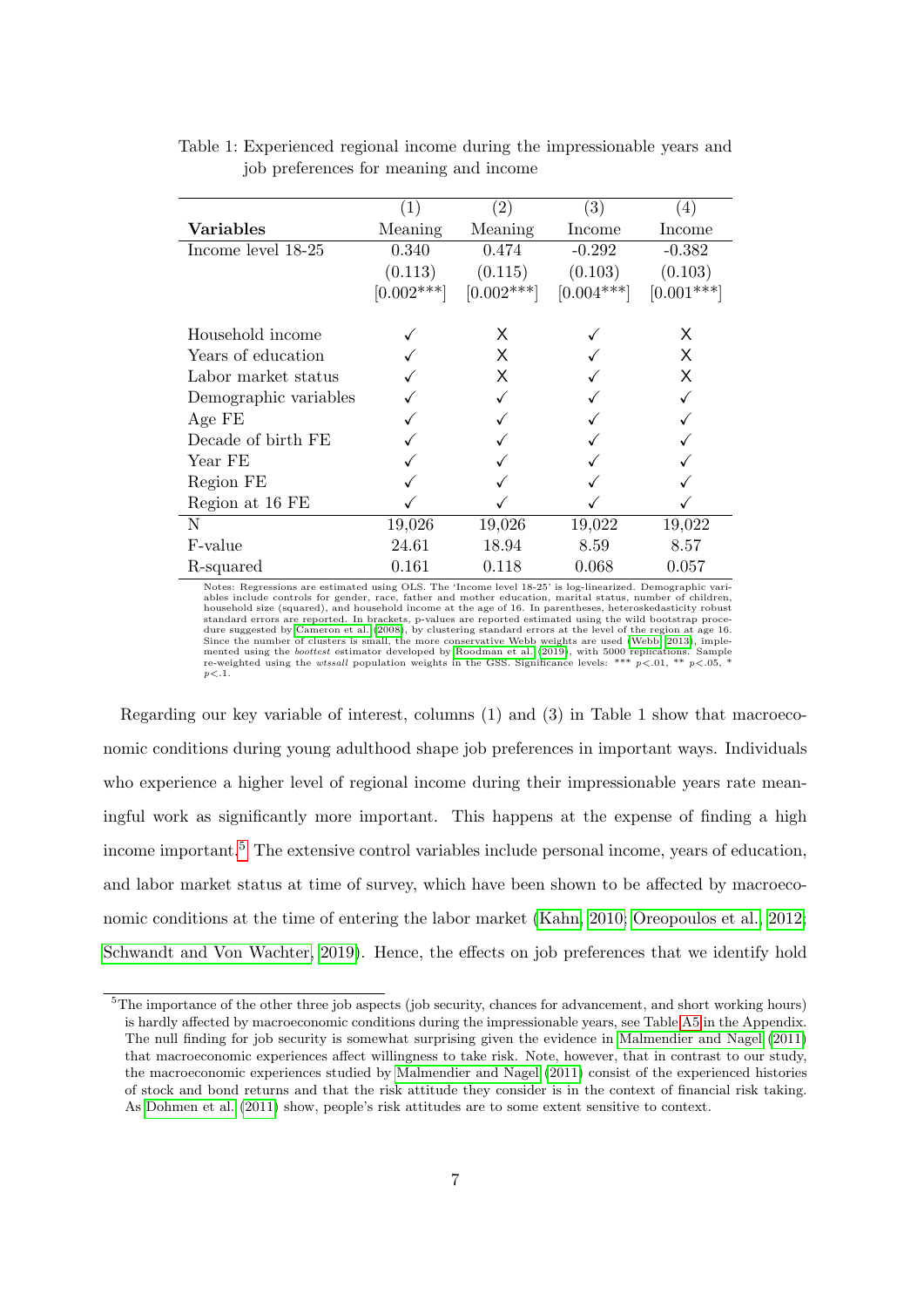beyond any possible effect through current labor market experience. In columns (2) and (4) in Table 1 we estimate equation (1) without these variables. Our results are robust to this alternative specification, and the coefficients of interest become larger, suggesting that experienced income at a young age affects job preferences at a later age partly through affecting current income, labor market status, and attained education. Table [A6](#page-33-0) in the Appendix adds to the main specification a rich set of dummies for the respondents' current occupation and shows that the coefficients change only marginally, suggesting that selection into occupation or sector does not play an important role in the formation of job preferences. As such, it seems unlikely that our results are driven by the work trajectories that respondents could choose when entering the labor market, as a results of experienced macro-economic conditions during their impressionable years.[6](#page--1-0)

The sizes of the coefficients indicate that the effects are economically significant. A one standard deviation increase in experienced income during the impressionable years translates to a move of -0.14 (0.12 of a standard deviation) in the average ranking of income, and a move of 0.17 (0.13 of a standard deviation) in the average ranking of meaning, where the lowest possible rank is one and the highest possible rank is five. To put this into context, the magnitude of the effect of (a one standard deviation increase in) experienced income on preferences for income is over 1.8 times that of the effect of gender, and as large as the effect of unemployment.[7](#page--1-0) Comparatively, the magnitude of the effect of (a one-standard-deviation increase in) experienced income on preferences for meaning is 0.65 times as large as the gender effect and 3.4 times that of the unemployment effect.[8](#page--1-0)

To shed more light on the magnitude of the coefficients, we look at regional variation in income level (see also Figure [A5](#page-26-0) in the Appendix). At the start of our sample period (in 1929), regional differences in income were as high as 105%. Our estimates predict that those residing in particularly rich regions (such as Middle Atlantic and the Pacific area) would rate the importance of meaning 0.34 points higher and the importance of income 0.29 points lower (on a 5-point scale) than similar individuals residing in the poorest region (the East South Central

<sup>6</sup>We have also examined whether macroeconomic conditions have a stronger impact when household income at age 16 is lower, which turns out not to be the case.

<sup>&</sup>lt;sup>7</sup>The coefficient for gender is -0.08 (p value=0.000) and the coefficient for unemployment is -0.14 (p value=0.008).

<sup>&</sup>lt;sup>8</sup>The coefficient for gender is 0.26 (p value=0.000) and the coefficient for unemployment is 0.05 (p value=0.406).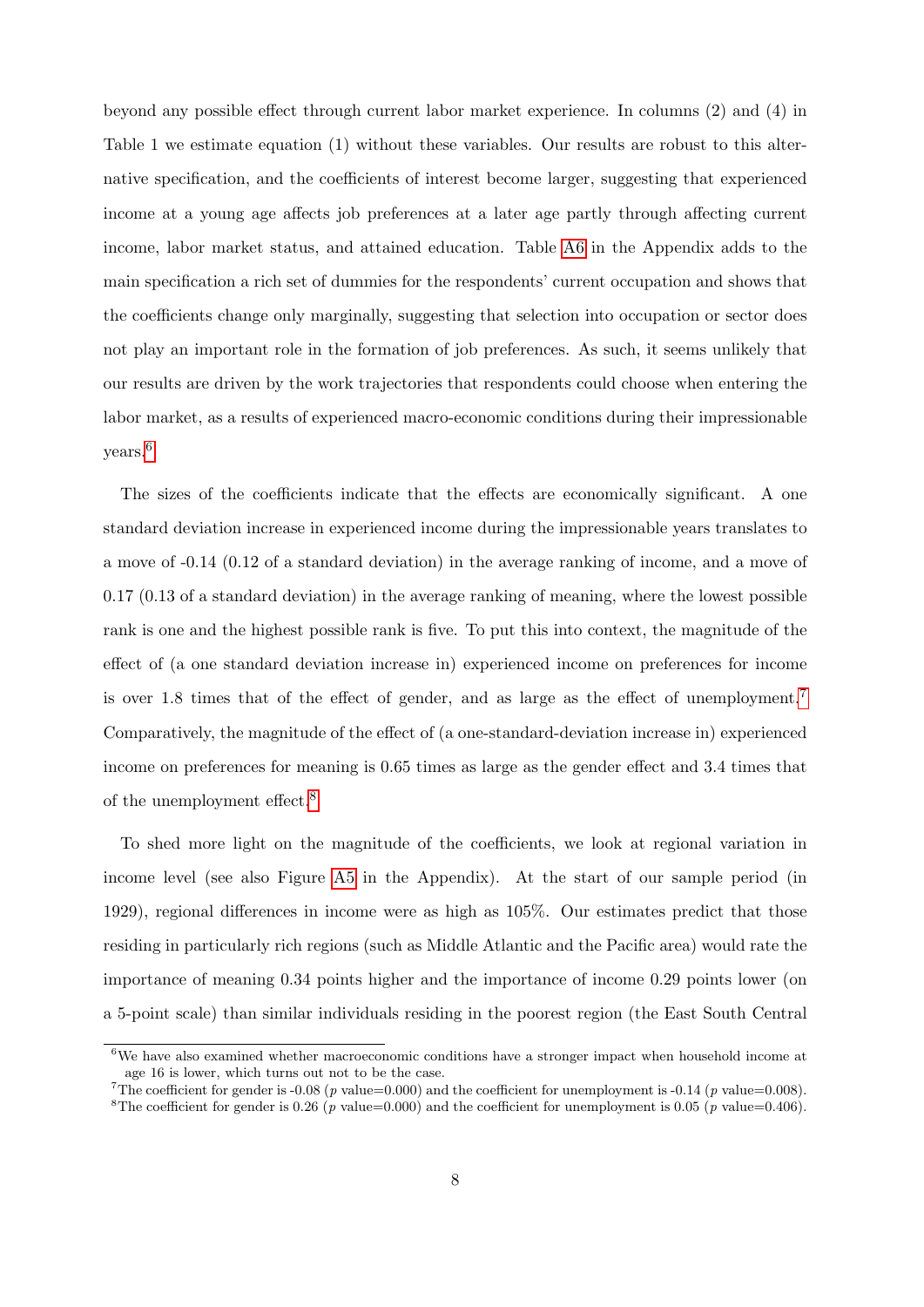area).[9](#page--1-0) In more recent years, percentage differences in regional income have decreased, but the difference between the richest and poorest region still amounts to about 42%. There is also substantial variation in regional income over time (see Figure [A5](#page-26-0) in the Appendix).

In Table [A7](#page-34-0) in the Appendix we additionally control for the standard deviation of experienced income during the impressionable years, to allow for the fact that some respondents have lived through much more volatile times. This measure does not appear to predict job preferences, nor does adding it to the regression specification change our key conclusions in any important way.

In Table [A8](#page-36-0) in the Appendix we study whether it is really only macroeconomic conditions during the impressionable years (18-25 of age) that permanently affect job preferences, or whether macroeconomic conditions during other stages of one's life matter too. The regression results show a very consistent pattern: Macroeconomic conditions during the impressionable years matter most; those in other periods generally matter much less or not at all. Likewise, we investigated how our results change if we additionally control for the income level in each region at the time of the survey. While we find that current income matters too and in the same way as income during the impressionable years, our conclusions in Table 1 regarding the permanent effect of income during the impressionable years are not affected, neither qualitatively nor quantitatively (see Table [A9](#page-37-0) in the Appendix).

Finally, we ask whether the effects that we find in Table 1 persist into old age or decay over time. The regressions in Table 2 allow the effect of income during the impressionable years on job preferences to vary with current age. Results show that there is very little decay of the effect of macroeconomic conditions during the impressionable year over a person's lifetime. Our results thus suggest that there are long-run consequences of booms and recessions for job preferences: positive macroeconomic experiences during the impressionable years lead cohorts of workers to give higher priority to meaning and lower priority to income for the rest of their lives, while recessions have the opposite effect.

<sup>&</sup>lt;sup>9</sup>Note that a 0.34 increase in the average ranking of meaning is equivalent to  $34\%$  of the population putting meaning a full rank higher.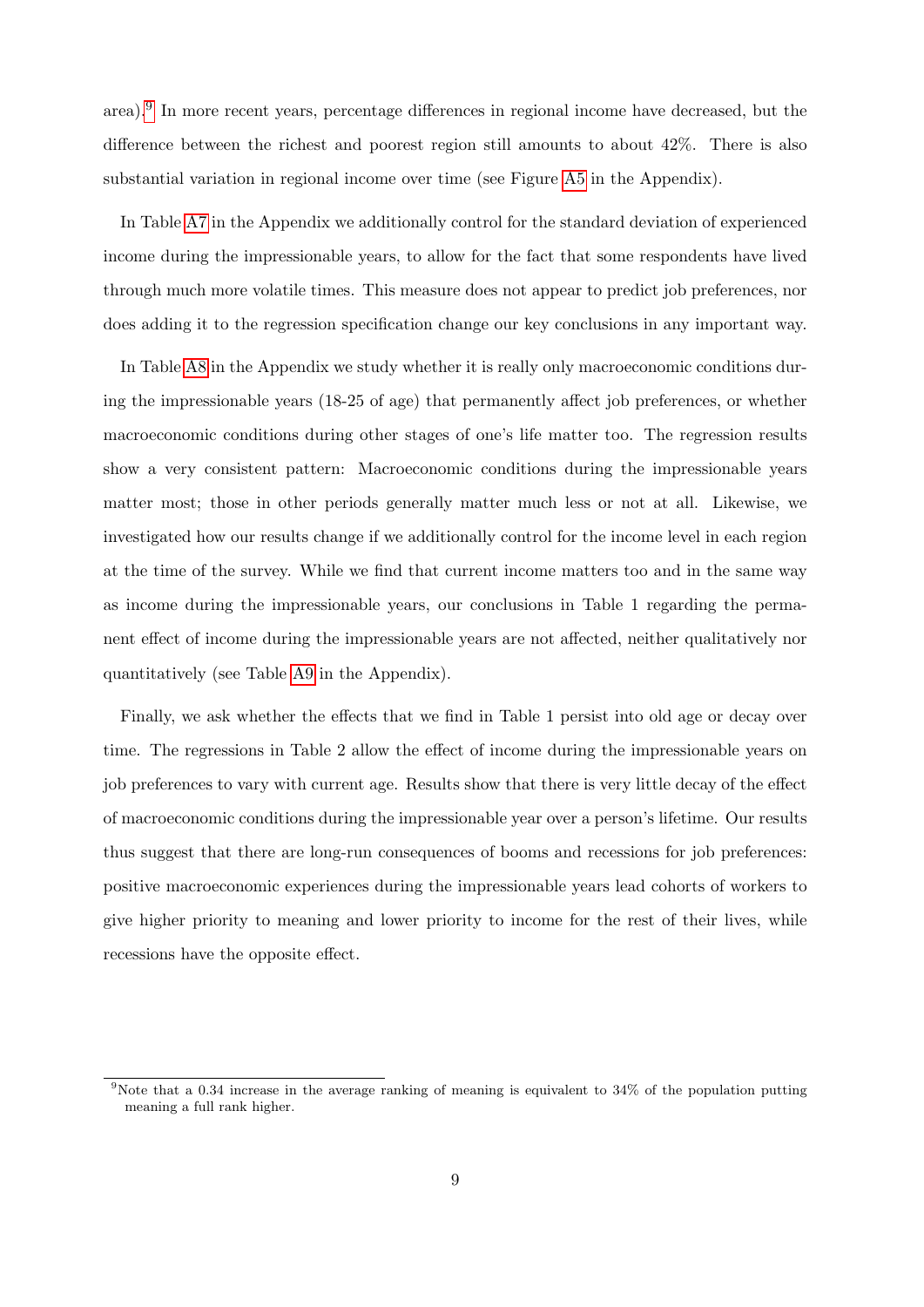|                                        | (1)         | (2)      |
|----------------------------------------|-------------|----------|
| <b>Variables</b>                       | Meaning     | Income   |
| Income level 18-25                     | 0.397       | $-0.484$ |
|                                        | (0.291)     | (0.289)  |
|                                        | $[0.013**]$ | [0.116]  |
| Income level $18-25 * 26-50$ age group | $-0.138$    | 0.073    |
|                                        | (0.206)     | (0.209)  |
|                                        | [0.278]     | [0.703]  |
| Income level $18-25 * 51-75$ age group | $-0.057$    | 0.170    |
|                                        | (0.242)     | (0.242)  |
|                                        | [0.709]     | [0.432]  |
|                                        |             |          |
| Household income                       |             |          |
| Years of education                     |             |          |
| Labor market status                    |             |          |
| Demographic variables                  |             |          |
| Age FE                                 |             |          |
| Decade of birth FE                     |             |          |
| Year FE                                |             |          |
| Region FE                              |             |          |
| Region at 16 FE                        |             |          |
| N                                      | 19,026      | 19,022   |
| F-value                                | 24.28       | 8.51     |
| R-squared                              | 0.161       | 0.069    |

<span id="page-12-0"></span>Table 2: Experienced regional income during the impressionable years and job preferences for meaning and income: lifetime decay

Notes: Regressions are estimated using OLS. The 'Income level 18-25' is log-linearized. Demographic variables include controls for gender, race, father and mother education, marital status, number of children, household size (squared), and household income at the age of 16. In parentheses, heteroskedasticity robust standard errors are reported.<br>In brackets, p-values are reported estimated using the wild bootstrap procedure suggested by [Cameron et al.](#page-14-10) [\(2008\)](#page-14-10), by clustering stand weights are used [\(Webb, 2013\)](#page-16-9), implemented using the *boottest* estimator developed by [Roodman et al.](#page-16-10) [\(2019\)](#page-16-10), with 5000 replications. Sample re-weighted using the *wtssali* population weights in the GSS. Significance levels: \*\*\*  $p<.01$ , \*\*  $p<.05$ , \*  $p<.1$ .

## 4 Concluding remarks

Our findings contribute to the ongoing discussion about generational differences in preferences and beliefs. Contrary to the popular opinion that groups such as the Millennials share similar experiences and consequently develop similar preferences, we argue that such conventional definitions of generations span too large a period, and overlook substantial variation in experienced macro-economic conditions among group members. As Figure [A6](#page-27-0) in the Appendix clearly illus-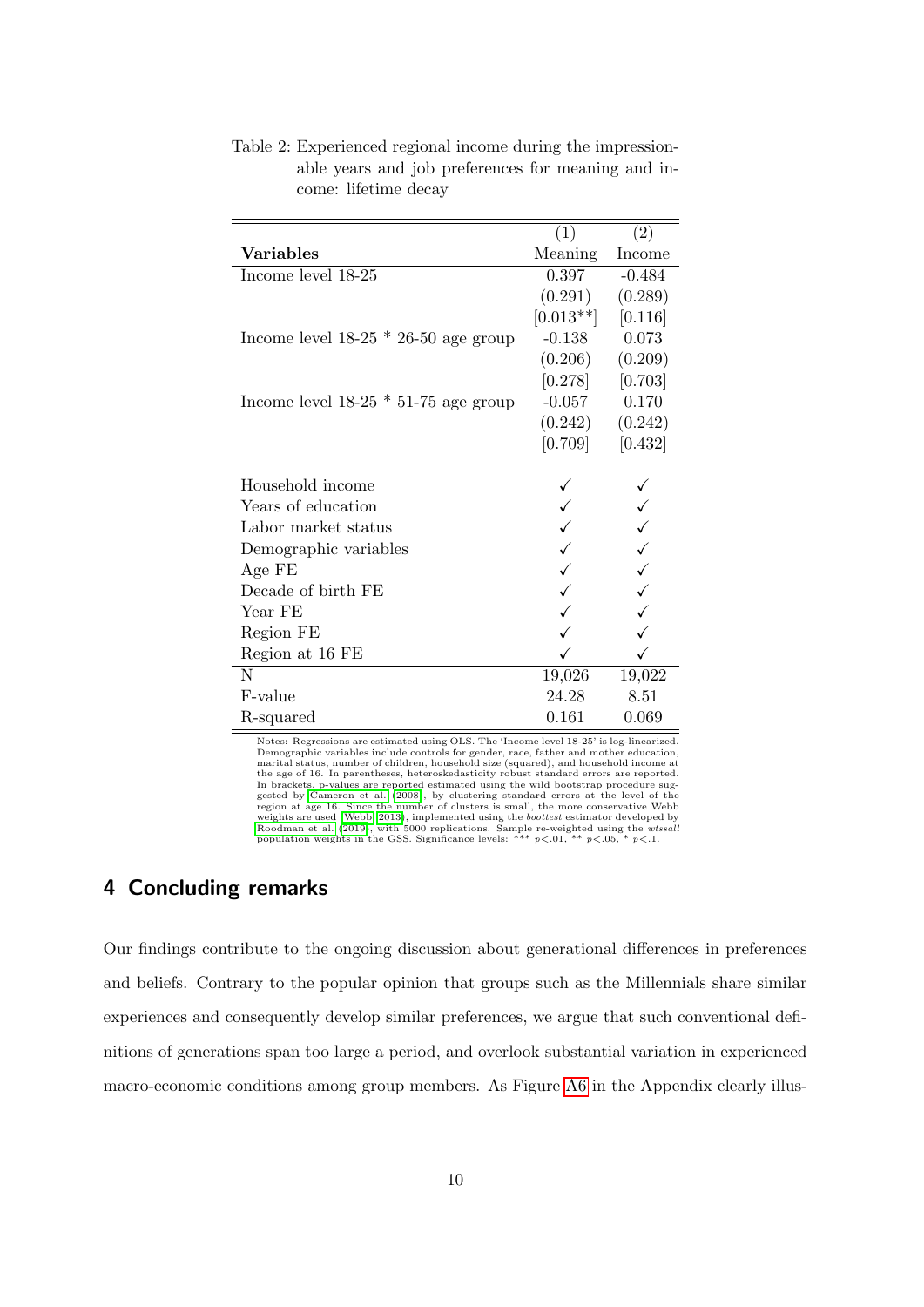trates, each generation has both 'lucky' and 'unlucky' individuals, who according to our findings will value job attributes in different ways depending on their macroeconomic experiences during their impressionable years. Overlooking such differences in preferences for work among members of the same generation can have important consequences for the organization and efficiency of labor markets.

Our paper has shown that shared experiences during the impressionable years shape job preferences for life. Our results suggest that macroeconomic shocks (such as the IT boom or the Great Recession) have long-lasting effects on what people value in work. This has possible repercussions for the dynamics of business cycles. When booms create cohorts of workers who care less about income and more about meaning, economic growth may slow down as a result of the revised priorities of the workforce in favor of non-monetary aspects. Conversely, economies may more quickly grow out of a recession as they produce cohorts of workers who put a high income first. Our results also suggest that mission-driven organizations such as public-sector organizations and not-for-profits may suffer less from labor market tightness during booms than typically thought, as over time young workers enter the labor market with a stronger desire for meaningful work as a result of the favorable macroeconomic circumstances. This may in turn affect the response of policymakers and voters to the business cycle. Last, and perhaps most importantly, our study points to an explanation for why some cohorts seem to be more focused on earning a high income, while other cohorts put priority on seeking meaning and purpose. Instead of some hard-to-explain, deeply ingrained, exogenous difference in preferences between cohorts, temporary macroeconomic conditions may be the key to understanding persistent generational differences.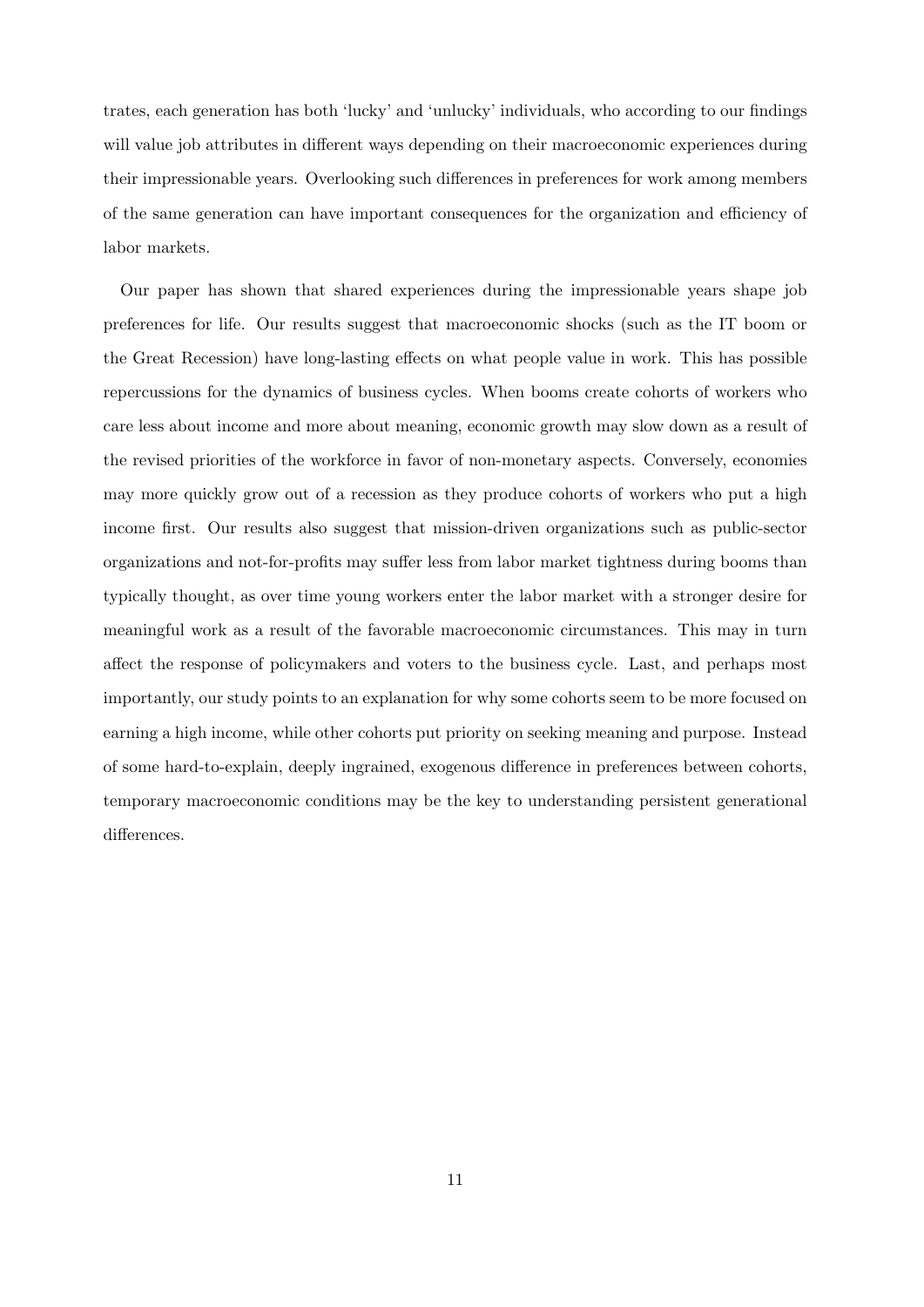#### References

- <span id="page-14-6"></span>Alesina, Alberto and Nicola Fuchs-Schündeln, "Goodbye Lenin (or Not?): The Effect of Communism on People's Preferences," American Economic Review, September 2007, 97 (4), 1507–1528.
- <span id="page-14-1"></span>Besley, Timothy and Maitreesh Ghatak, "Prosocial motivation and incentives," Annual Review of Economics, 2018, 10, 411–438.
- <span id="page-14-3"></span>Bianchi, Emily C, "The bright side of bad times: The affective advantages of entering the workforce in a recession," Administrative Science Quarterly, 2013, 58 (4), 587–623.
- <span id="page-14-4"></span>, "Entering adulthood in a recession tempers later narcissism," *Psychological Science*, 2014, 25 (7), 1429–1437.
- <span id="page-14-5"></span>, "American individualism rises and falls with the economy: Cross-temporal evidence that individualism declines when the economy falters.," Journal of Personality and Social Psychology, 2016, 111 (4), 567.
- <span id="page-14-8"></span>Burbano, Vanessa, Nicolas Padilla, and Stephan Meier, "Gender Differences in Preferences for Meaning at Work," Working Paper, 2019.
- <span id="page-14-10"></span>Cameron, A Colin, Jonah B Gelbach, and Douglas L Miller, "Bootstrap-based improvements for inference with clustered errors," The Review of Economics and Statistics, 2008,  $90(3)$ , 414–427.
- <span id="page-14-9"></span>Carpenter, Jeffrey and Erick Gong, "Motivating Agents: How much does the mission matter?," Journal of Labor Economics, 2016, 34 (1), 211–236.
- <span id="page-14-0"></span>Cassar, Lea and Stephan Meier, "Nonmonetary Incentives and the Implications of Work as a Source of Meaning," Journal of Economic Perspectives, 2018, 32 (3), 215–38.
- <span id="page-14-7"></span>Corneo, Giacomo and Frank Neher, "Income inequality and self-reported values," The Journal of Economic Inequality, 2014, 12 (1), 49–71.
- <span id="page-14-11"></span>Dohmen, Thomas, Armin Falk, David Huffman, Uwe Sunde, Jürgen Schupp, and Gert G Wagner, "Individual risk attitudes: Measurement, determinants, and behavioral consequences," Journal of the European Economic Association, 2011, 9(3), 522–550.

<span id="page-14-2"></span>Ertas, Nevbahar, "Millennials and volunteering: Sector differences and implications for public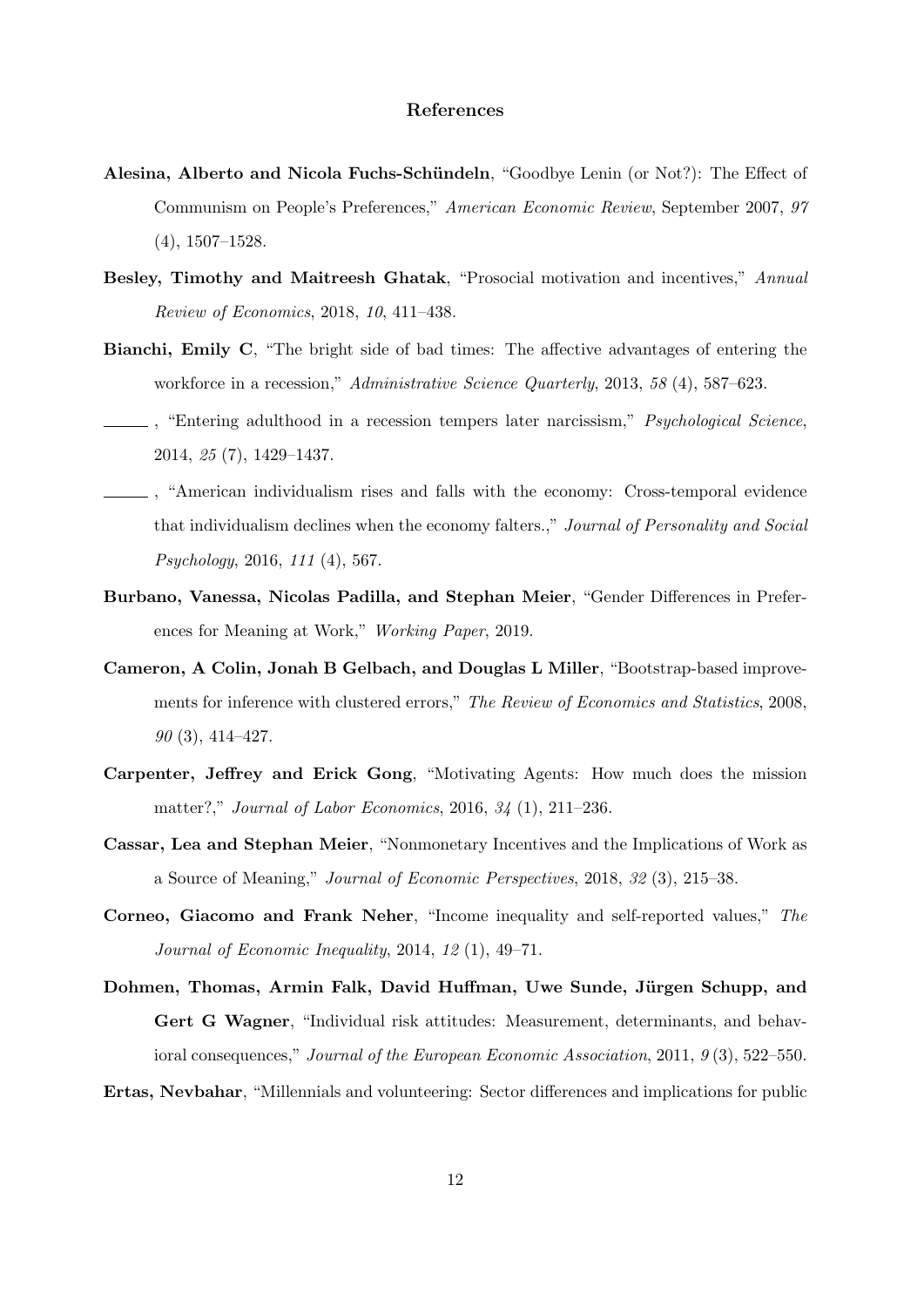service motivation theory," Public Administration Quarterly, 2016, 40 (3), 517–558.

- <span id="page-15-11"></span>Falk, Armin and Johannes Hermle, "Relationship of gender differences in preferences to economic development and gender equality," Science, 2018, 362 (6412).
- <span id="page-15-9"></span>Fuchs-Schündeln, Nicola and Matthias Schündeln, "On the endogeneity of political preferences: Evidence from individual experience with democracy," Science, 2015, 347 (6226), 1145–1148.
- <span id="page-15-7"></span>Giuliano, Paola and Antonio Spilimbergo, "Growing up in a Recession," Review of Economic Studies, 2014, 81 (2), 787–817.
- <span id="page-15-1"></span>Hart, Oliver and Luigi Zingales, "Serving shareholders doesnt mean putting profit above all else," Harvard Business Review, 2017, 12, 2–6.
- <span id="page-15-2"></span>Jaeger, Hans, "Generations in history: Reflections on a controversial concept," *History and* Theory, 1985, 24 (3), 273–292.
- <span id="page-15-6"></span>Kahn, Lisa B, "The long-term labor market consequences of graduating from college in a bad economy," Labour Economics, 2010, 17 (2), 303–316.
- <span id="page-15-3"></span>Knittel, Christopher R and Elizabeth Murphy, "Generational Trends in Vehicle Ownership and Use: Are Millennials Any Different?," NBER Working Paper, No. 25674, March 2019, (25674).
- <span id="page-15-4"></span>Koczanski, Peter and Harvey S Rosen, "Are Millennials Really Particularly Selfish? Preliminary Evidence From a Cross-Sectional Sample in the Philanthropy Panel Study," American Behavioral Scientist, 2019, 63 (14), 1965–1982.
- <span id="page-15-5"></span>Krosnick, Jon A and Duane F Alwin, "Aging and susceptibility to attitude change.," Journal of Personality and Social Psychology, 1989, 57 (3), 416.
- <span id="page-15-10"></span>Laudenbach, Christine, Ulrike Malmendier, and Alexandra Niessen-Ruenzi, "Emotional tagging and belief formation-The long-lasting effects of experiencing communism," American Economic Review, 2019, 109 (May), 567–571.
- <span id="page-15-0"></span>Maestas, Nicole, Kathleen J Mullen, David Powell, Till Von Wachter, and Jeffrey B Wenger, "The Value of Working Conditions in the United States and Implications for the Structure of Wages," National Bureau of Economic Research Working Paper, 2018.

#### <span id="page-15-8"></span>Malmendier, Ulrike and Stefan Nagel, "Depression babies: do macroeconomic experiences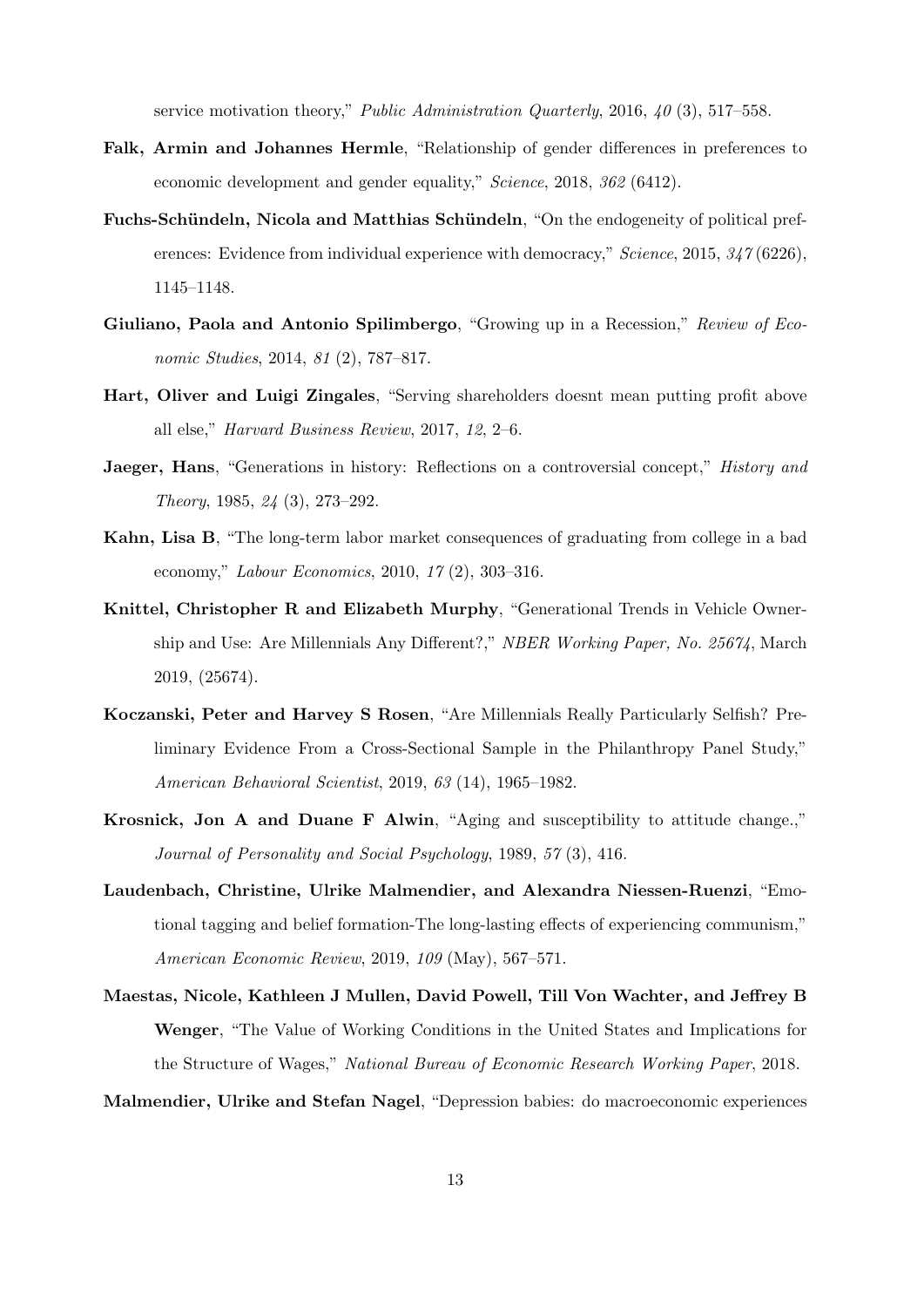affect risk taking?," The Quarterly Journal of Economics, 2011, 126 (1), 373–416.

- <span id="page-16-4"></span> $\Box$  and  $\Box$ , "Learning from inflation experiences," The Quarterly Journal of Economics, 2015, 131 (1), 53–87.
- <span id="page-16-7"></span>Mas, Alexandre and Amanda Pallais, "Valuing Alternative Work Arrangements," American Economic Review, December 2017, 107 (12), 3722–59.
- <span id="page-16-2"></span>Oreopoulos, Philip, Till Von Wachter, and Andrew Heisz, "The short-and long-term career effects of graduating in a recession," American Economic Journal: Applied Economics, 2012, 4 (1), 1–29.
- <span id="page-16-10"></span>Roodman, David, Morten Arregaard Nielsen, James G. MacKinnon, and Matthew D. Webb, "Fast and wild: Bootstrap inference in Stata using boottest," The Stata Journal, 2019, 19 (1), 4–60.
- <span id="page-16-1"></span>Rooney, Patrick M, Xiaoyun Wang, and Mark Ottoni-Wilhelm, "Generational Succession in American Giving: Donors Down, Dollars Per Donor Holding Steady But Signs That It Is Starting to Slip," Nonprofit and Voluntary Sector Quarterly, 2018, 47 (5), 918–938.
- <span id="page-16-8"></span>Rosso, Brent D, Kathryn H Dekas, and Amy Wrzesniewski, "On the meaning of work: A theoretical integration and review," Research in organizational behavior, 2010, 30, 91–127.
- <span id="page-16-3"></span>Schwandt, Hannes and Till Von Wachter, "Unlucky cohorts: Estimating the long-term effects of entering the labor market in a recession in large cross-sectional data sets," Journal of Labor Economics, 2019, 37 (S1), S161–S198.
- <span id="page-16-5"></span>Slotwinski, Michaela and Alois Stutzer, "Women Leaving the Playpen: The Emancipating Role of Female Suffrage," Working Paper, 2018.
- <span id="page-16-0"></span>Twenge, Jean M, Stacy M Campbell, Brian J Hoffman, and Charles E Lance, "Generational differences in work values: Leisure and extrinsic values increasing, social and intrinsic values decreasing," Journal of Management, 2010, 36 (5), 1117–1142.
- <span id="page-16-9"></span>Webb, Matthew D, "Reworking wild bootstrap based inference for clustered errors," Queen's Economics Department Working Paper, No. 1315, 2013.

<span id="page-16-6"></span>Wiswall, Matthew and Basit Zafar, "Preference for the Workplace, Investment in Human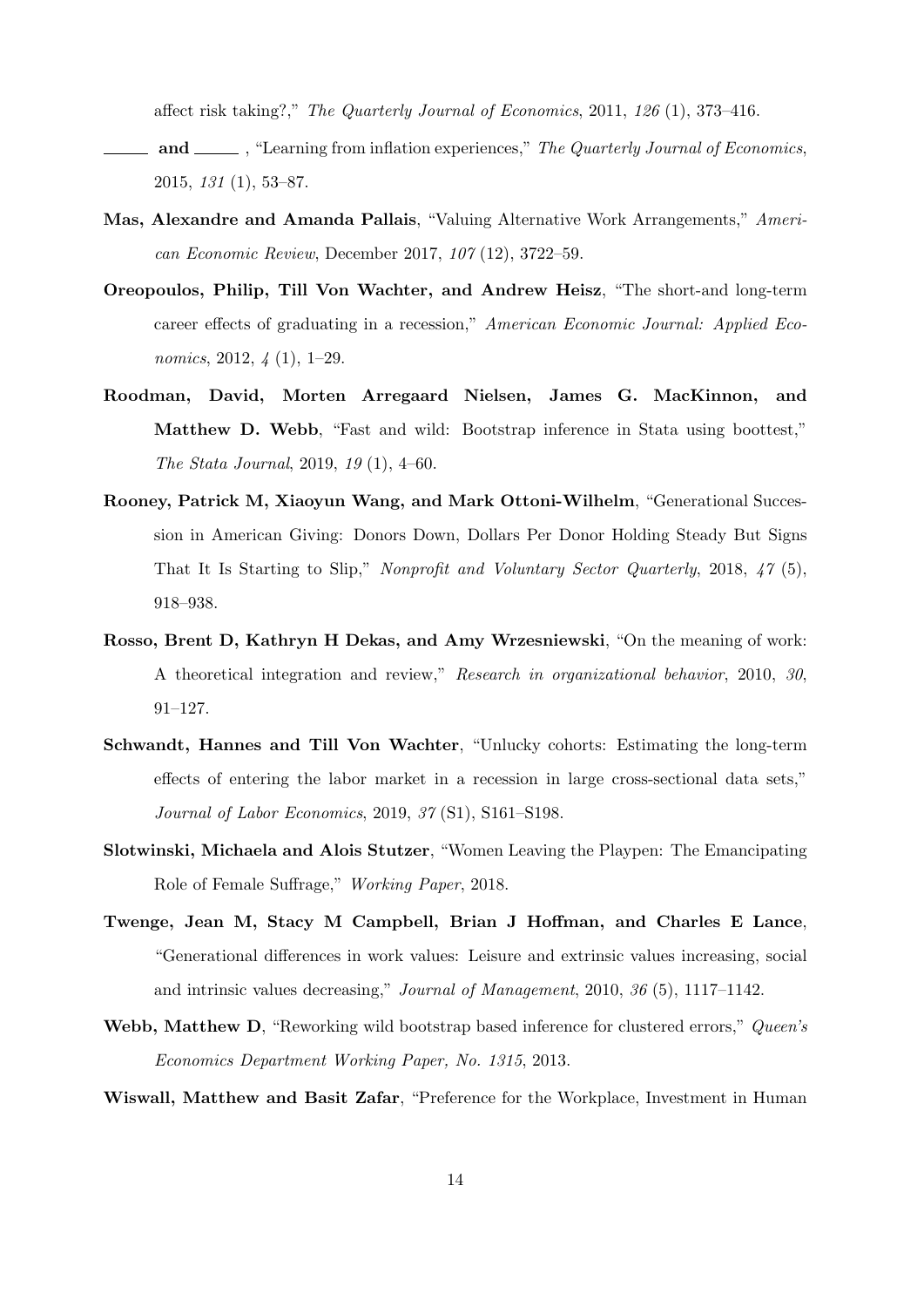Capital, and Gender," The Quarterly Journal of Economics, 2017, 133 (1), 457–507.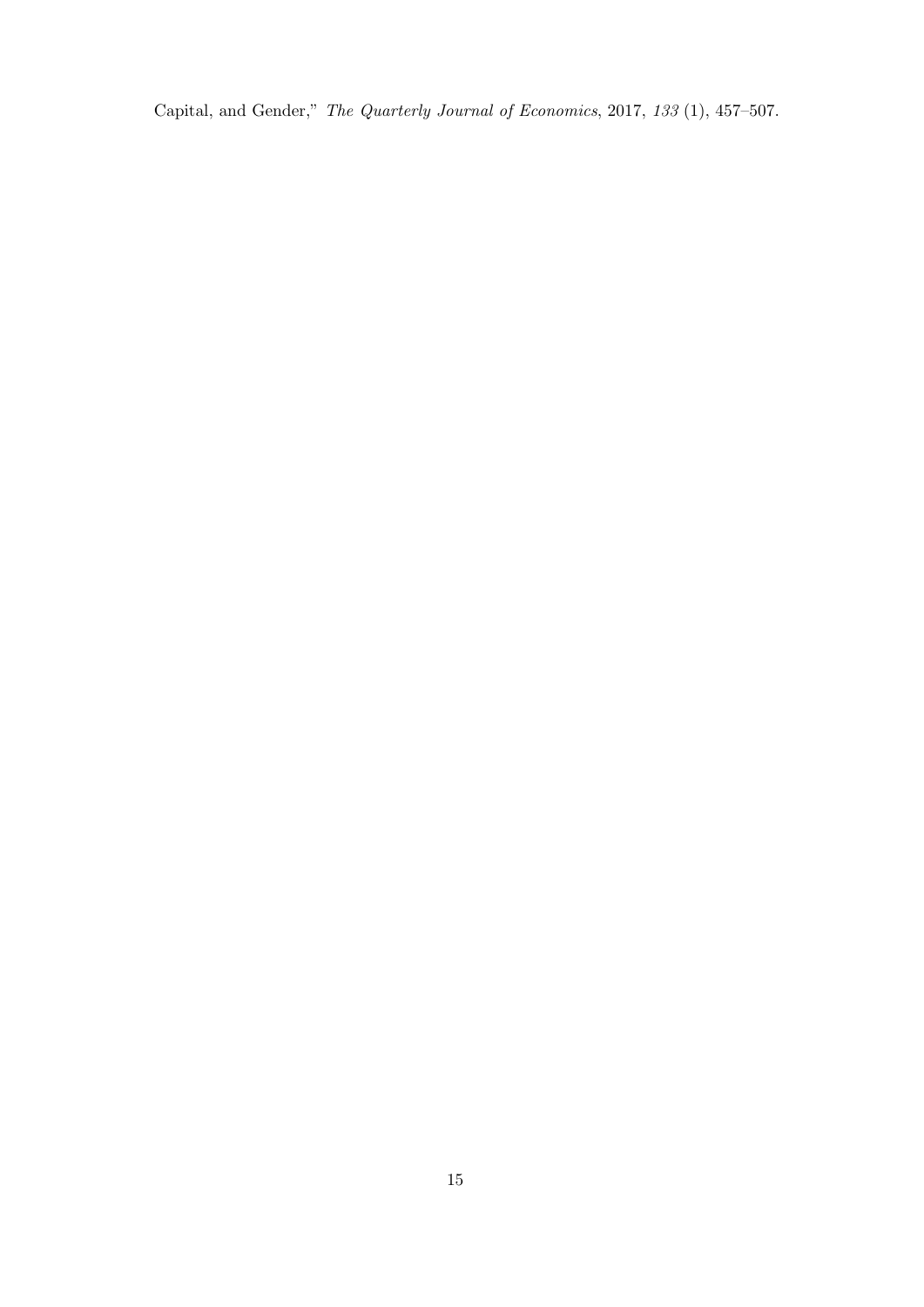# Appendix for "Macroeconomic Conditions When Young Shape Job Preferences for Life"

# **Contents**

| <b>Material and Methods</b>                                                                                   | 17 |
|---------------------------------------------------------------------------------------------------------------|----|
|                                                                                                               | 17 |
| Income and unemployment $\dots \dots \dots \dots \dots \dots \dots \dots \dots \dots \dots \dots \dots \dots$ | 19 |
| Constructing experienced regional income during the impressionable years $\dots \dots$                        | 19 |
| <b>Additional Figures</b>                                                                                     | 21 |
| Figure A1: Preferences for advancement, job security, and short hours, across different                       |    |
|                                                                                                               | 21 |
| Figures A2, A3, and A4: Age, year, and decade-of-birth fixed effects                                          | 22 |
| Figure A5: Income per capita across the nine US regions between 1929 and 2014                                 | 24 |
| Figure A6: The national unemployment rate and the "impressionable years" for dif-                             |    |
|                                                                                                               | 25 |
| <b>Additional Tables</b>                                                                                      | 26 |
|                                                                                                               | 26 |
| Table A2: Restrict analysis to non-movers $\dots \dots \dots \dots \dots \dots \dots \dots \dots \dots$       | 27 |
| Table A3: Unemployment experience and preferences for job attributes $\dots \dots \dots$                      | 28 |
| Table A4: Alternative definition of generations and age categories $\dots \dots \dots$                        | 29 |
| Table A5: Experienced regional income during the impressionable years and preferences                         |    |
| for chances for advancement, job security, and short working hours $\dots \dots$                              | 30 |
| Table A6: Experienced regional income during the impressionable years and preferences                         |    |
| for income and meaning: controlling for occupation fixed effects $\dots \dots \dots$                          | 31 |
| Table A7: Average income vs. standard deviation of income                                                     | 32 |
| Table A8: Impressionable years vs. other years                                                                | 33 |
| Table A9: Income level at ages 18-25 vs. income level at the time of the survey $\dots$ .                     | 35 |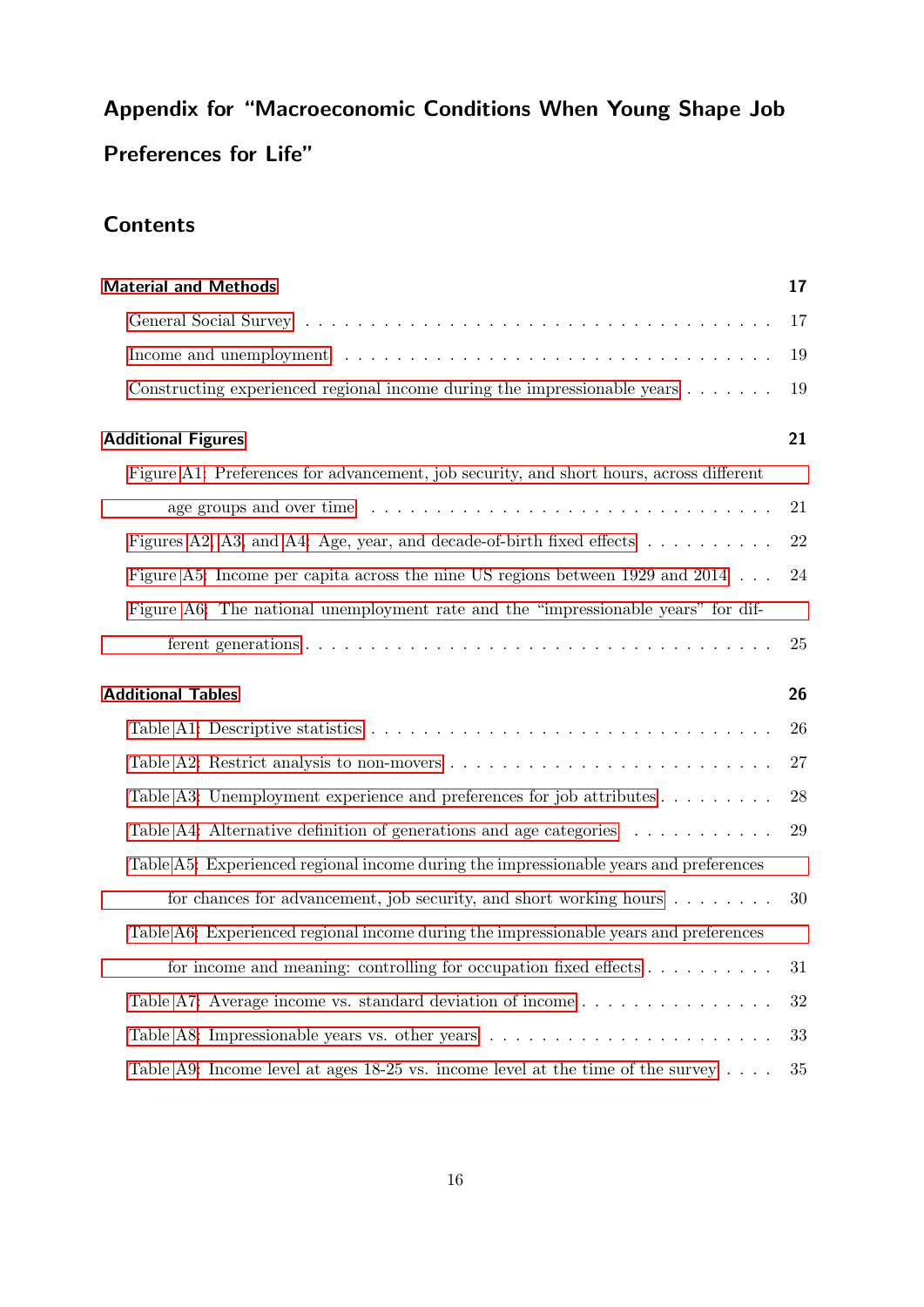### <span id="page-19-0"></span>Material and Methods

#### <span id="page-19-1"></span>General Social Survey

The General Social Survey has gathered data on attitudes and behaviors in the US in 30 waves, since 1973 and up to and including 2016. The study is a repeated cross-section on a representative sample of the adult US population, conducted through predominantly in-person interviews.

In this paper we focus on 18 waves, between 1973 and 2014, in which 21,000 respondents were asked to rank their preferences for five job attributes: job meaning, having a high income, chances for advancement, job security, and short working hours.

Respondents were given a card with the five job characteristics, labeled in this order as:

- 1. High income
- 2. No danger of being fired
- 3. Working hours are short, lots of free time
- 4. Chances for advancement
- 5. Work is important and gives a feeling of accomplishment

After reading the card, they were asked the following question: "Would you please look at this card and tell me which one thing on this list you would most prefer in a job? Which comes next? Which is third-most important? Which is fourth-most important?"

If a job attribute was not chosen, it was labelled as the fifth-most important attribute. In our analysis we re-code the ranks of preferences such that a higher rank corresponds to a higher importance of an attribute.

Gender is a dummy variable taking value 0 for males, and 1 for females. Race is a categorical variable, divided into white, black, and other. Marital status is classified as married, widowed, divorced, separated, and never married. The *number of children* and the *household size* are numerical variables on a scale from 1 to 8 or more, and 1 to 16 respectively. Labor market status is a categorical variable divided into working full-time, working part-time, temporarily not working, unemployed, retired, in school, keeping house, or other. Age and education are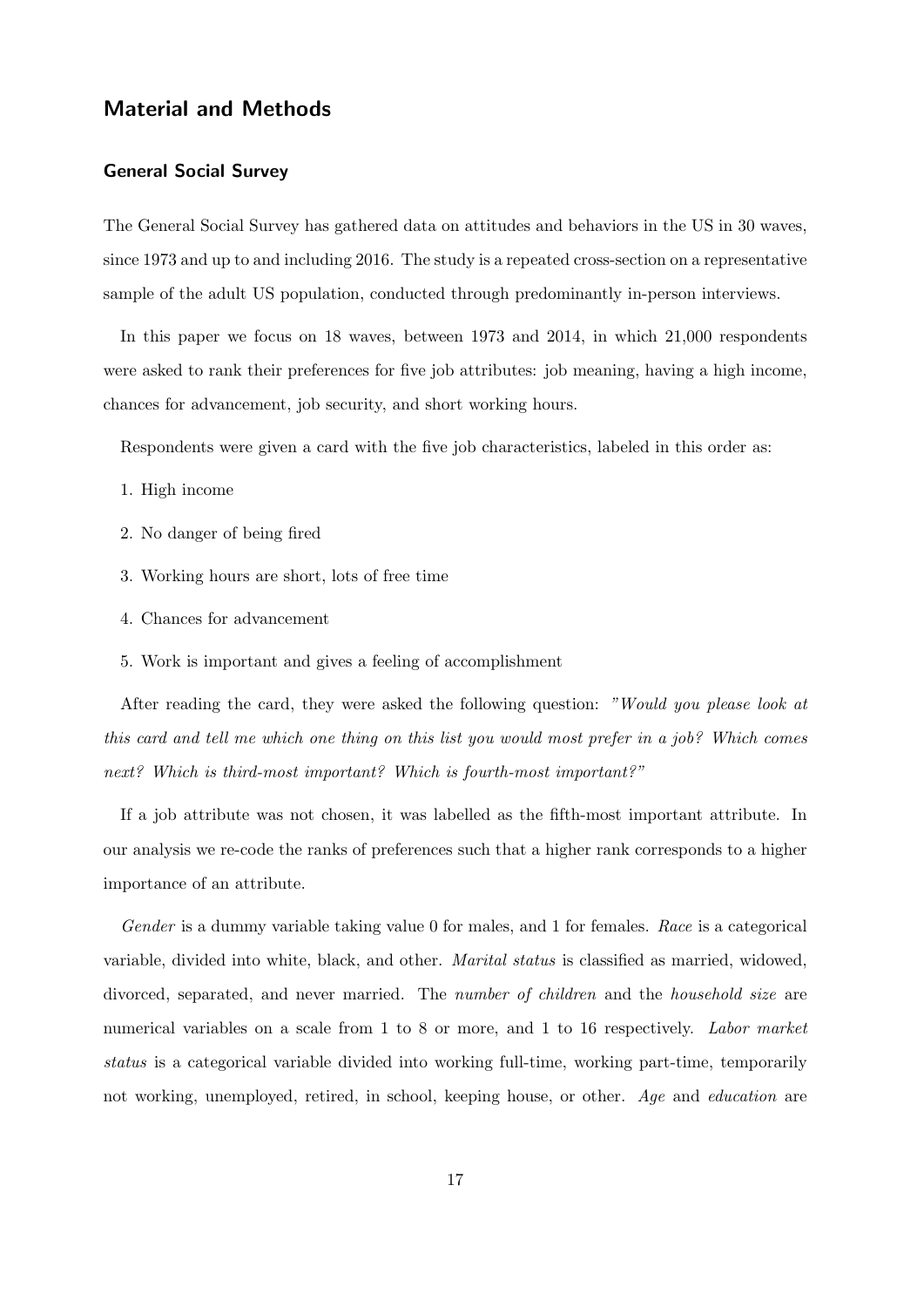continuous variables, where age runs from 18 to 75 in our selected sample, and years of education run from 0 to 20.

Household income represents the real family income in constant US\$. When a respondent did not fill in an amount (7% of the relevant sample), we imputed their household income using responses on socio-demografic questions (respondent's education, labor market status, age, household size, gender, marital status), and dummies for survey year and region of residence at the time of the survey. In all our specifications we control for respondents whose income was imputed, using a binary indicator. Imputation is performed using the impute function in Stata.

Birth decades are defined using the birth year of each respondent, in intervals of 10 years between 1898 and 2000. According to this definition, 10 different generations exist in our sample, with the oldest generation including those born between 1904 and 1910, and the youngest generation being made up of respondents born between 1990 and 1998.

Parent education is captured by two numerical variables counting the years of education of the mother and the father of each respondent, ranging from 0 to 20. When a respondent did not fill in a number (20% of the relevant sample for mother education and 30% for father education), we imputed their parents' education using the average mother's and father's education level in the sample. In all our specifications we control for respondents whose parents' education was imputed, using a binary indicator. Imputation is performed using the impute function in Stata.

Household income at the age of 16 is defined as a categorical variable on a 5-point scale, ranging from "far below average" to "far above average". When a respondent did not fill in a category (7% of the relevant sample), we imputed their household income at the age of 16 using the average level in the sample. In all our specifications we control for respondents whose income at the age of 16 was imputed, using a binary indicator. Imputation is performed using the impute function in Stata.

In the GSS, states are grouped into nine macro regions: 1. New England (Maine, Vermont, New Hampshire, Massachusetts, Connecticut, Rhode Island), 2. Middle Atlantic (New York, New Jersey and Pennsylvania), 3. East North Central (Wisconsin, Illinois, Indiana, Michigan and Ohio), 4. West North Central (Minnesota, Iowa, Missouri, North Dakota, Nebraska,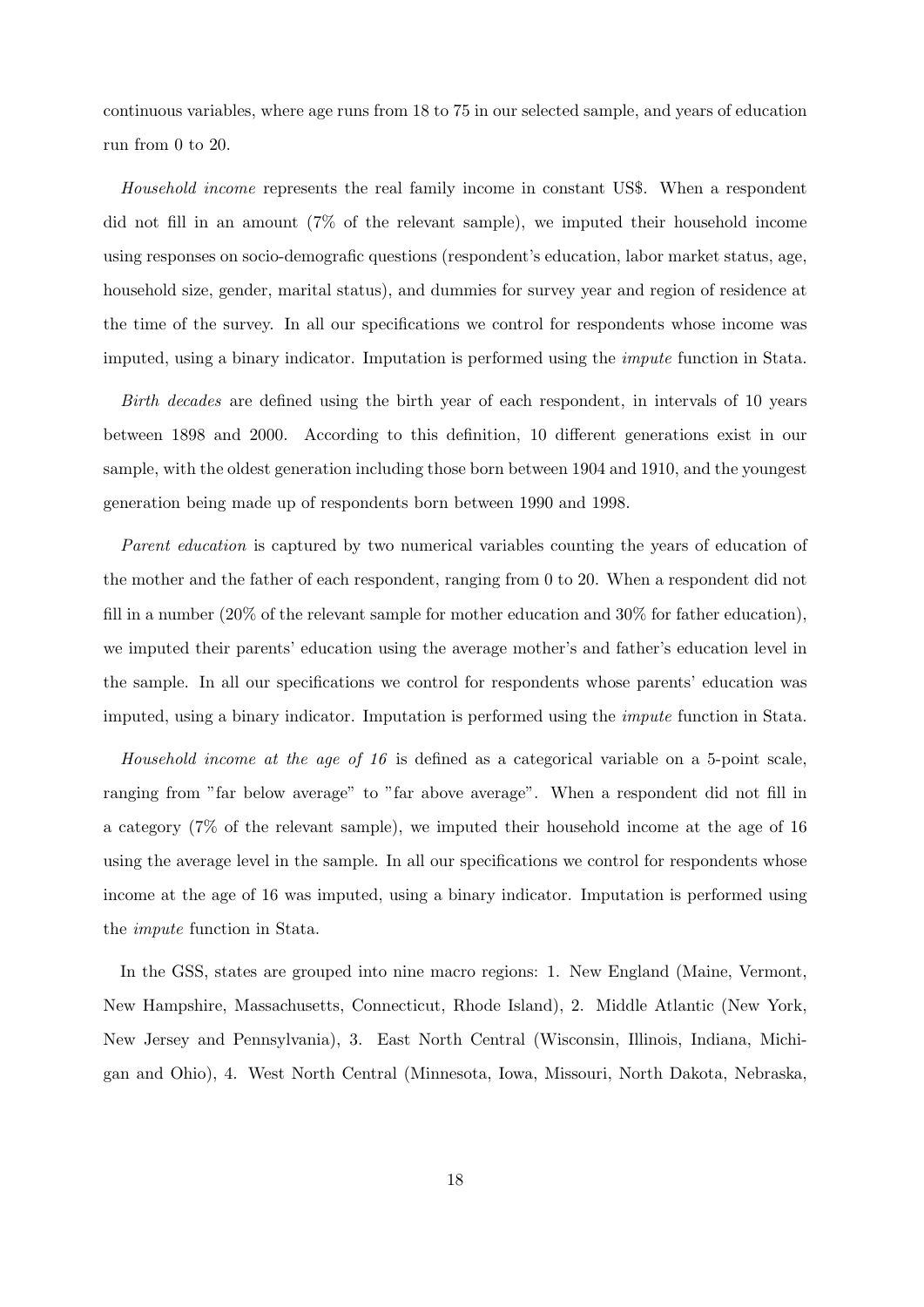Kansas), 5. South Atlantic (Delaware, Maryland, West Virginia, Virginia, North Carolina, South Carolina, Georgia, Florida, District of Columbia), 6. East South Central (Kentucky, Tennessee, Alabama, Mississippi), 7. West South Central (Arkansas, Oklahoma, Louisiana, Texas), 8. Mountain (Montana, Idaho, Wyoming, Nevada, Utah, Colorado, Arizona, New Mexico), 9. Pacific (Washington, Oregon, California, Alaska, Hawaii).

Those who only moved to the US after the age of 16 are coded as foreigners (5.4%). Since we do not know whether these respondents were in the US during their impressionable years, their experiences in that period are unknown and they are not included in the sample.

Table [A1](#page-9-0) shows descriptive statistics.

#### <span id="page-21-0"></span>Income and unemployment

The U.S. Bureau of Economic Analysis (BEA) provides yearly data on state-level personal income (SAINC1 Personal Income Summary: Personal Income, Population, Per Capita Personal Income) since 1929.

The Bureau of Labor Statistics provides yearly data on the unemployment rate at the state level since 1976. Since using this measure would restrict our sample size significantly, in regressions with unemployment experience during the impressionable years we use national-level data on unemployment. National unemployment rates are available from the BLS since 1929.

#### <span id="page-21-1"></span>Constructing experienced regional income during the impressionable years

Income data spans from 1929 to 2016. As the BEA data is at the state level, we use state-level income per capita and state level-population to calculate the regional income per capita:

$$
IncCapR_{j,t} = \frac{\sum_{i}IncCapS_{i,t} * PopS_{i,t}}{\sum_{i} PopS_{i,t}}
$$
\n(A-1)

where income per capita in each state i in region j at time t  $(IncCapS_{i,t})$  is weighted by the population of each state i at time t  $(PopS_{i,t})$  in region j to obtain the regional income per capita  $IncCapR_{i,t}.$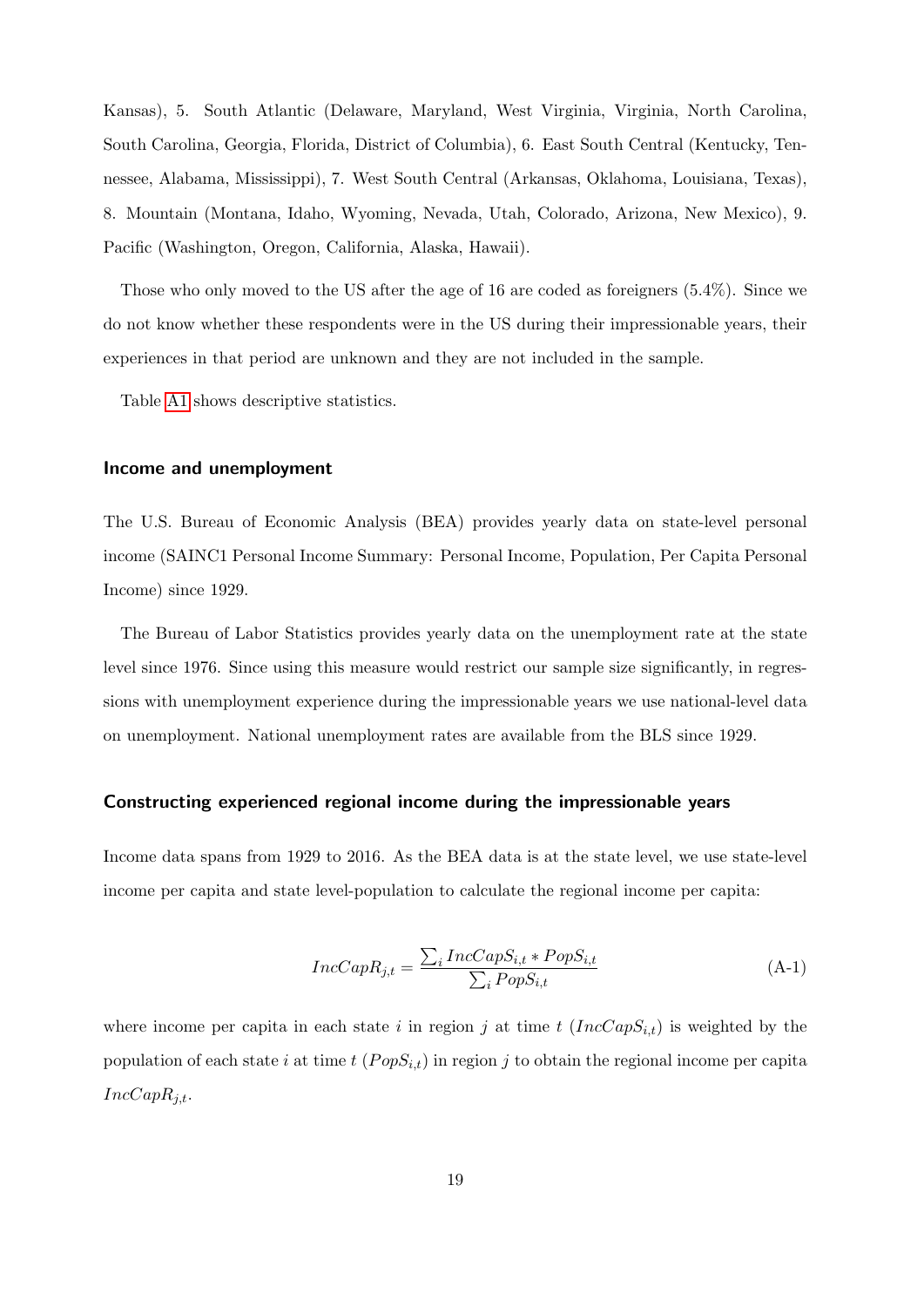In the next step, the regional income per capita is adjusted to control for inflation. To do this, we re-weight regional income per capita using data on US national-level CPI factors since 1929. We choose 2017US\$ as the base, and adjust regional income per capita with the corresponding factor of 245.1, such that:

$$
IncCapR_{j,t}^{adj} = \frac{IncCapR_{j,t} * 245.1}{epi_t}
$$
 (A-2)

where  $cpi_t$  is the consumer price index each year, between 1929 and 2014.

Next, using the age of each respondent in the survey and the year of the survey, we identify the years in which individuals were between 18 and 25 years of age. Using  $IncCapR_{j,t}^{adj}$  each year between 1929 and 2016, we create the average experienced regional income during the impressionable years, such that:

$$
IncomeLevel_{i,r,t}^{18-25} = \log\left(\frac{\sum_{t=1}^{T}IncCapR_{j,t}^{adj}}{T}\right)
$$
\n(A-3)

where  $IncomeLevel_{i,r,t}^{18-25}$  is the log of the average of the adjusted regional income per capita in each of the eight years when respondent  $i$  was in the impressionable years (between 18 and 25 years old). When a respondent is below 25 at the time of the survey, the experience is a weighted average of income in the subset of years between 18 and up to the current age.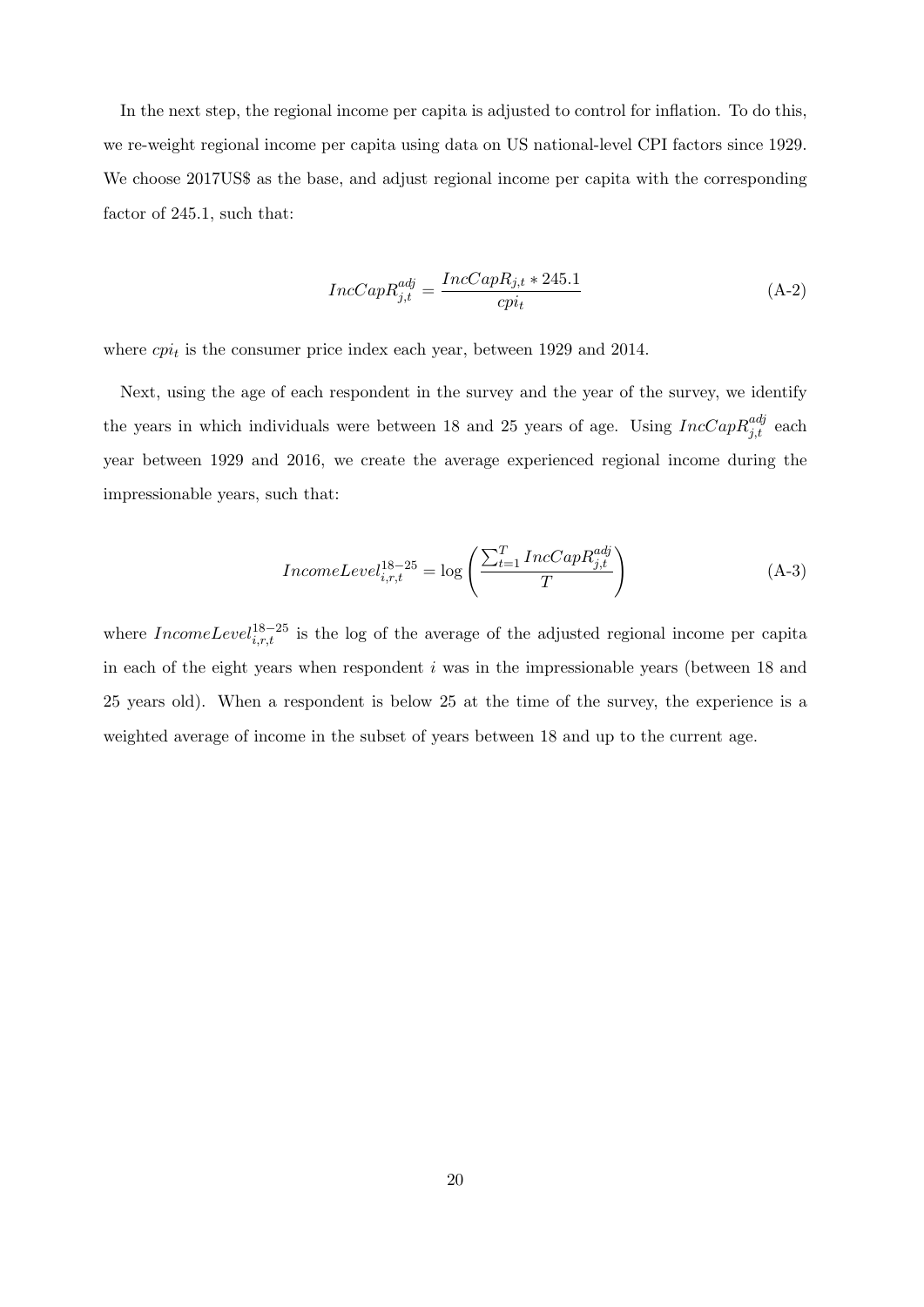## <span id="page-23-0"></span>Additional Figures

# <span id="page-23-1"></span>Figure [A1:](#page-6-0) Preferences for advancement, job security, and short hours, across different age groups and over time

Figure [A1](#page-6-0) shows the average rank that people give to chances for advancement, job security, and short hours for three different age groups during the last four decades.



Figure A1: Preferences for chances for advancement (Panel A), job security (Panel B), and short hours (Panel C) across different age groups and over time. Note: Based on a sample of 19,000 respondents who ranked preferences for job attributes in 18 waves, between 1973 and 2014. Preferences are ranked by respondents on a scale from 1 (least important) to 5 (most important). Right axis plots national unemployment rate.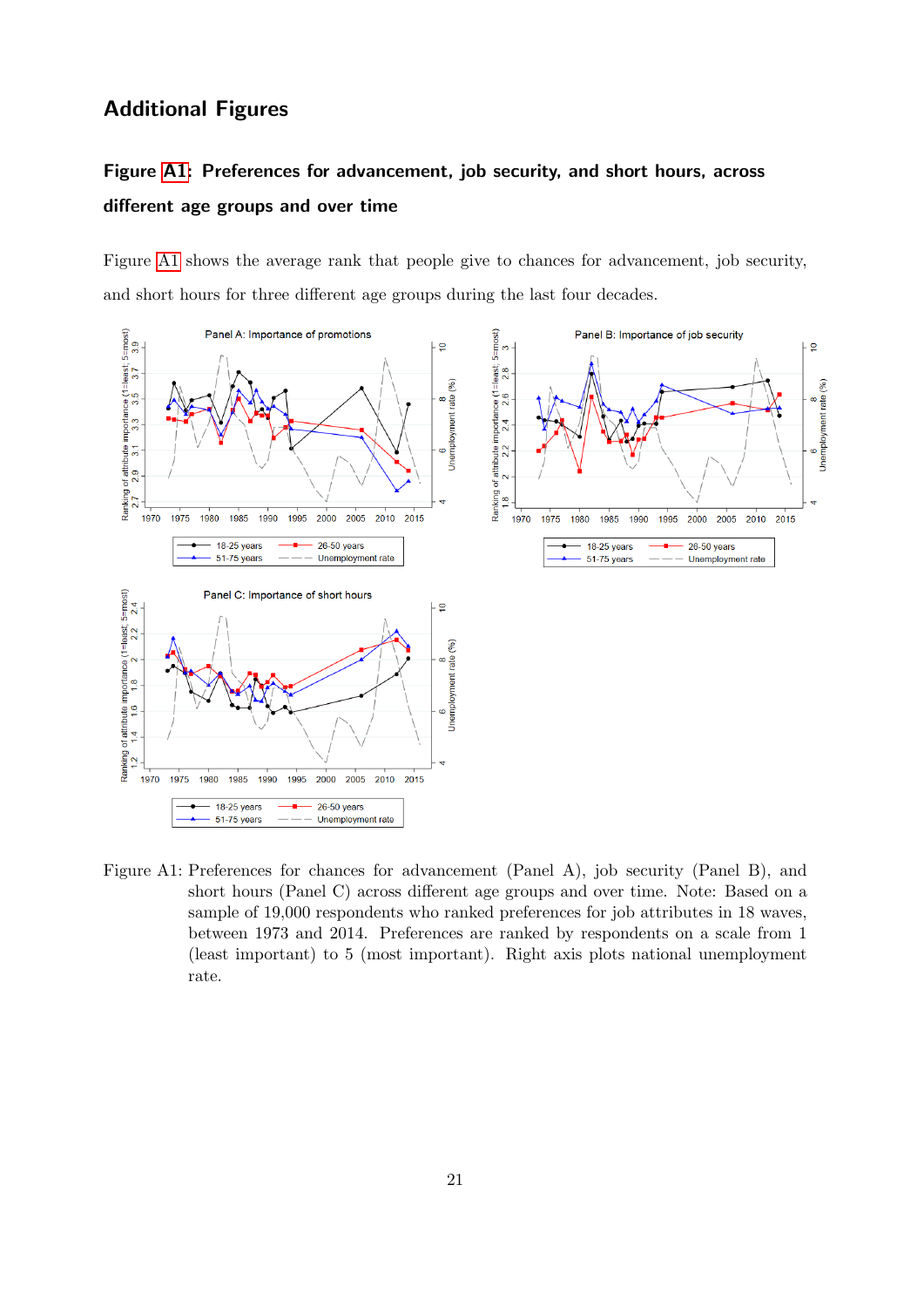#### <span id="page-24-2"></span>Figures [A2,](#page-24-0) [A3,](#page-24-1) and [A4:](#page-25-0) Age, year, and decade-of-birth fixed effects

Figures plot coefficients and standard errors of age, year, and decade-of-birth fixed effects from estimating equation (1). Figure [A2](#page-24-0) show strong life-cycle effects: As respondents become older, meaning starts playing a more important role, at the expense of how important having a high income is. Figure [A3](#page-24-1) show strong time trends: Over time, having a high income has become more important for all Americans at the expense of how important meaning is. Figure [A4](#page-25-0) shows that while income has become slightly more important and meaning has become slightly less important for more recent generations, the decade of birth plays a less substantial role in the ranking of preferences for meaning and income.



<span id="page-24-0"></span>Figure A2: Age fixed effects. Figure shows coefficients and standard errors of age fixed effects from estimating equation (1). Panel A shows results for importance of job meaning and Panel B for income. Reference group is age 18.



<span id="page-24-1"></span>Figure A3: Year fixed effects. Figure shows coefficients and standard errors of year-of-survey fixed effects from estimating equation (1). Panel A shows results for importance of job meaning and Panel B for income. Reference group is year 1973.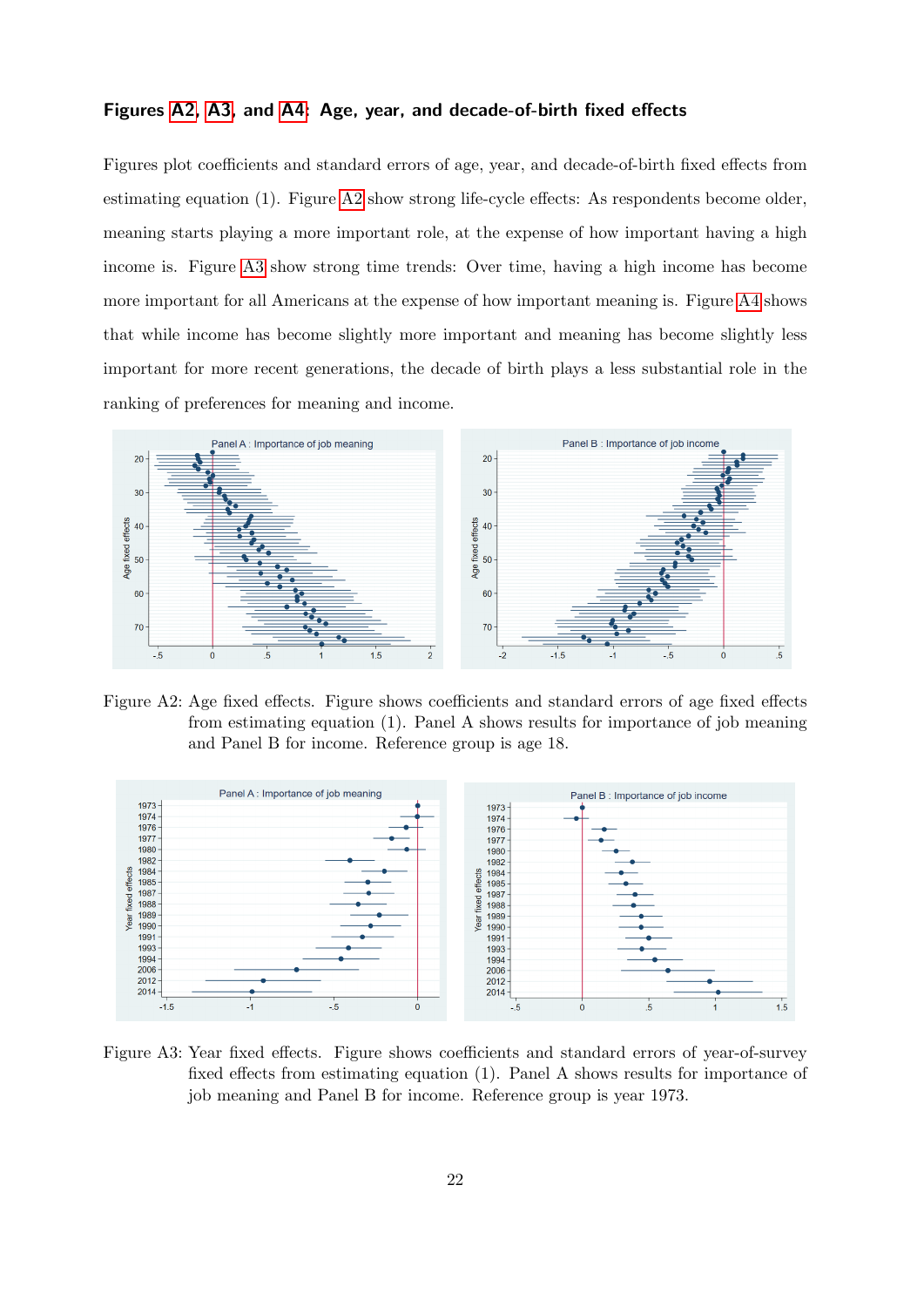

<span id="page-25-0"></span>Figure A4: Birth-decade fixed effects. Figure shows coefficients and standard errors of decade-ofbirth fixed effects from estimating equation (1). Panel A shows results for importance of job meaning and Panel B for income. Reference group is those born before 1910.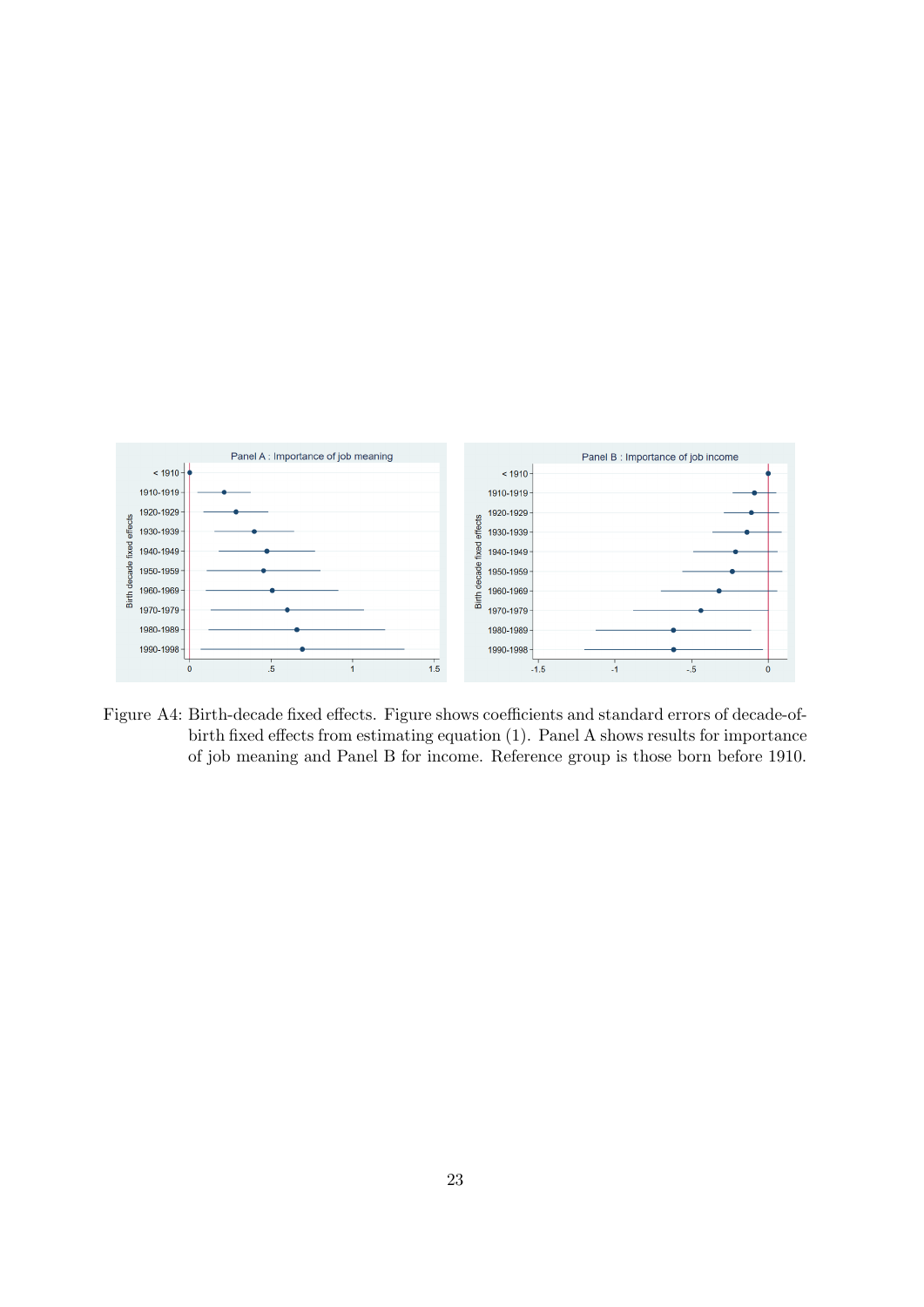#### <span id="page-26-1"></span>Figure [A5:](#page-26-0) Income per capita across the nine US regions between 1929 and 2014

Figure [A5](#page-26-0) shows the fluctuations in regional income per capita in the nine US regions between 1929 and 2014.



<span id="page-26-0"></span>Figure A5: The logarithm of regional income per capita each year, between 1929 and 2014. The regional income per capita is adjusted for inflation and expressed in 2017US\$. The nine US regions in the General Social Survey are defined in the "Material and Methods" section in the SI.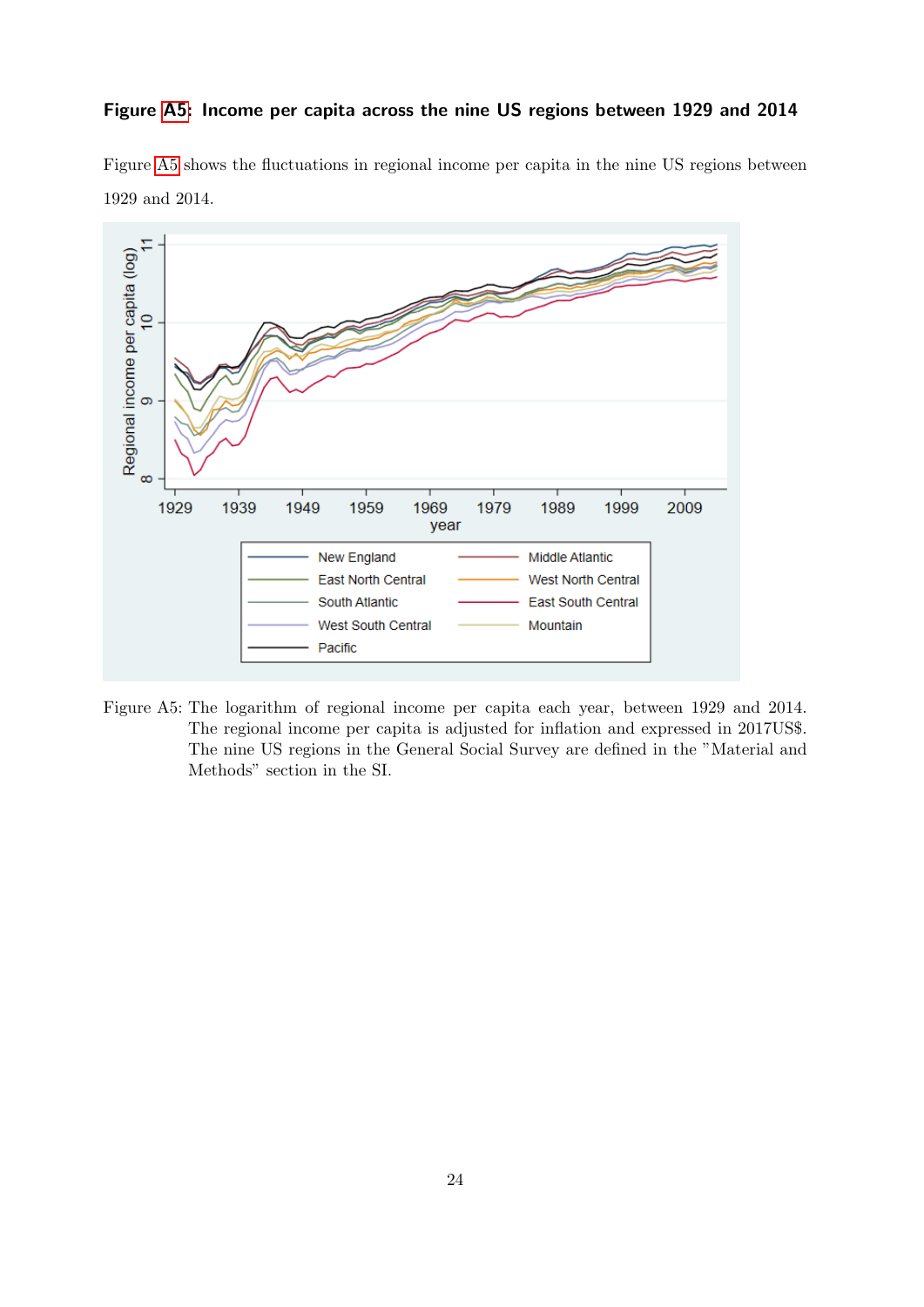# <span id="page-27-1"></span>Figure [A6:](#page-27-0) The national unemployment rate and the "impressionable years" for different generations

Figure [A6](#page-27-0) shows when different generations were in their "impressionable years" (or aged 18-25), compared with the fluctuations in the national unemployment rate within that period.



<span id="page-27-0"></span>Figure A6: The national unemployment rate  $(\%)$  within the periods in which members of different generations were experiencing their "impressionable years", covering the period between 1940 and 2016. We define generations according to the Pew Research Center (2018) (see also [Koczanski and Rosen, 2019\)](#page-15-4) in the following way: the Silent Generation (1928-1945), Baby Boomers (1946-1964), Gen X (1965-1980), and Millenials (1981-1996).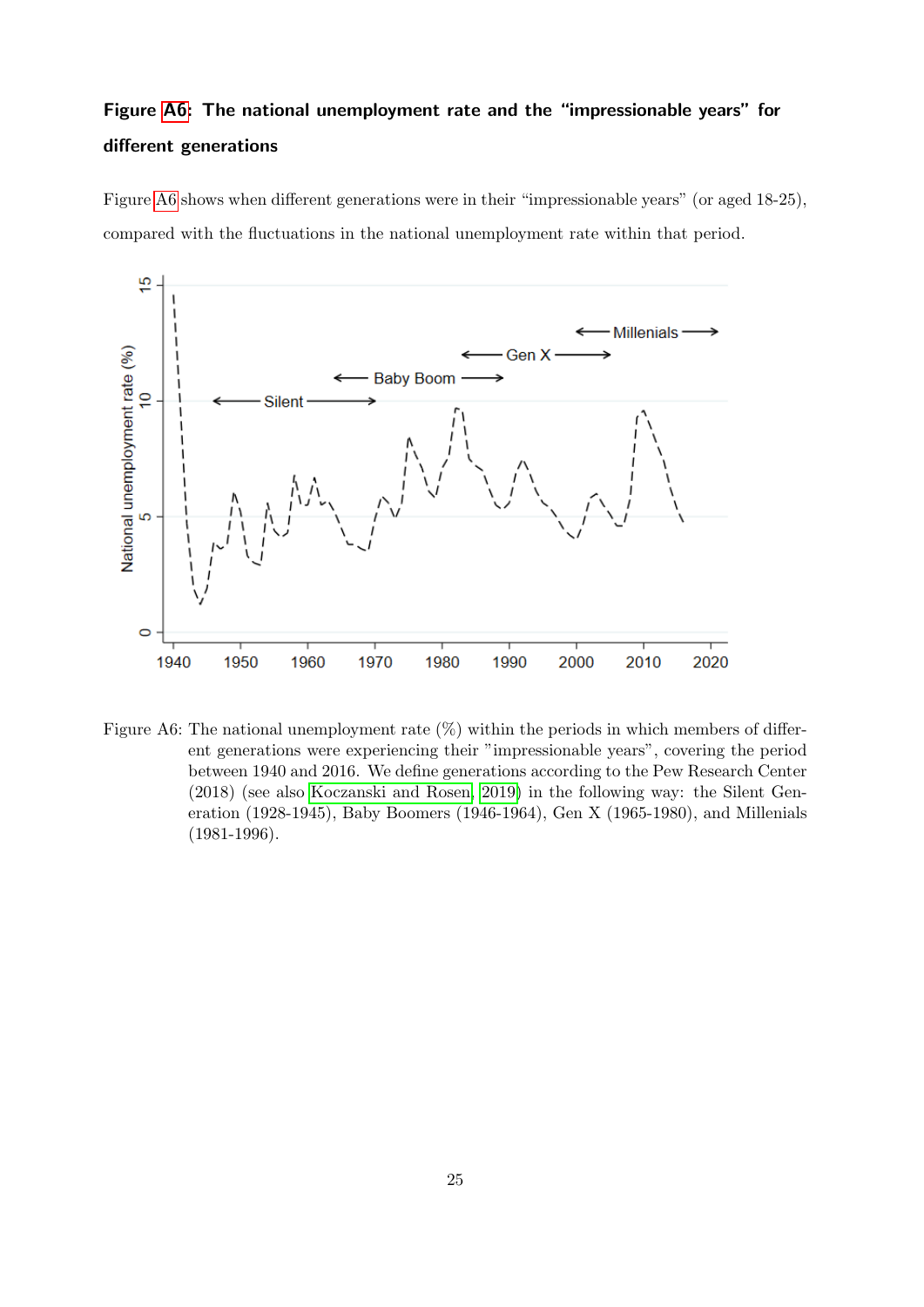# <span id="page-28-0"></span>Additional Tables

## <span id="page-28-1"></span>Table [A1:](#page-9-0) Descriptive statistics

| Table A1: Descriptive Statistics |           |                    |           |  |  |
|----------------------------------|-----------|--------------------|-----------|--|--|
|                                  | Mean      | Standard deviation | ${\bf N}$ |  |  |
| Preferences                      |           |                    |           |  |  |
| Meaning                          | 3.93      | 1.29               | 19,026    |  |  |
| Income                           | 3.43      | 1.52               | 19,020    |  |  |
| Advancement                      | 3.35      | 1.20               | 19,020    |  |  |
| Security                         | 2.41      | 1.22               | 19,020    |  |  |
| Hours                            | 1.89      | 1.15               | 19,018    |  |  |
| Socio-Demographics               |           |                    |           |  |  |
| Male                             | 0.45      | 0.50               | 19,026    |  |  |
| Years education                  | 12.65     | 3.00               | 19,026    |  |  |
| Age                              | 42.80     | 15.38              | 19,026    |  |  |
| Birth year                       | 1944.53   | 18.71              | 19,026    |  |  |
| Annual income                    | 31,539.96 | 26,557.01          | 19,026    |  |  |
| Household size                   | 2.87      | 1.56               | 19,026    |  |  |
| No. children                     | 1.97      | 1.82               | 19,026    |  |  |
| % Married                        | 0.58      | 0.49               | 19,026    |  |  |
| % White                          | 0.83      | 0.37               | 19,026    |  |  |
| % Full-time employed             | 0.52      | 0.50               | 19,026    |  |  |
| % Part-time employed             | 0.11      | 0.31               | 19,026    |  |  |
| % Temporarily not working        | 0.02      | 0.15               | 19,026    |  |  |
| % Unemployed                     | 0.03      | 0.18               | 19,026    |  |  |
| % Retired                        | 0.09      | 0.29               | 19,026    |  |  |
| $%$ In school                    | 0.03      | 0.18               | 19,026    |  |  |
| % Keeping house                  | 0.18      | 0.39               | 19,026    |  |  |
| Mother years education           | 10.54     | 3.60               | 15,264    |  |  |
| Father years education           | 10.17     | 4.29               | 13,195    |  |  |
| Household income at $16$ (1-5)   | 2.78      | 0.85               | 17,665    |  |  |
| <b>Experiences 18-25</b>         |           |                    |           |  |  |
| National unemployment            | 6.78      | 3.54               | 19,026    |  |  |
| Regional income (2017US\$)       | 23,913.76 | 9,757.81           | 19,026    |  |  |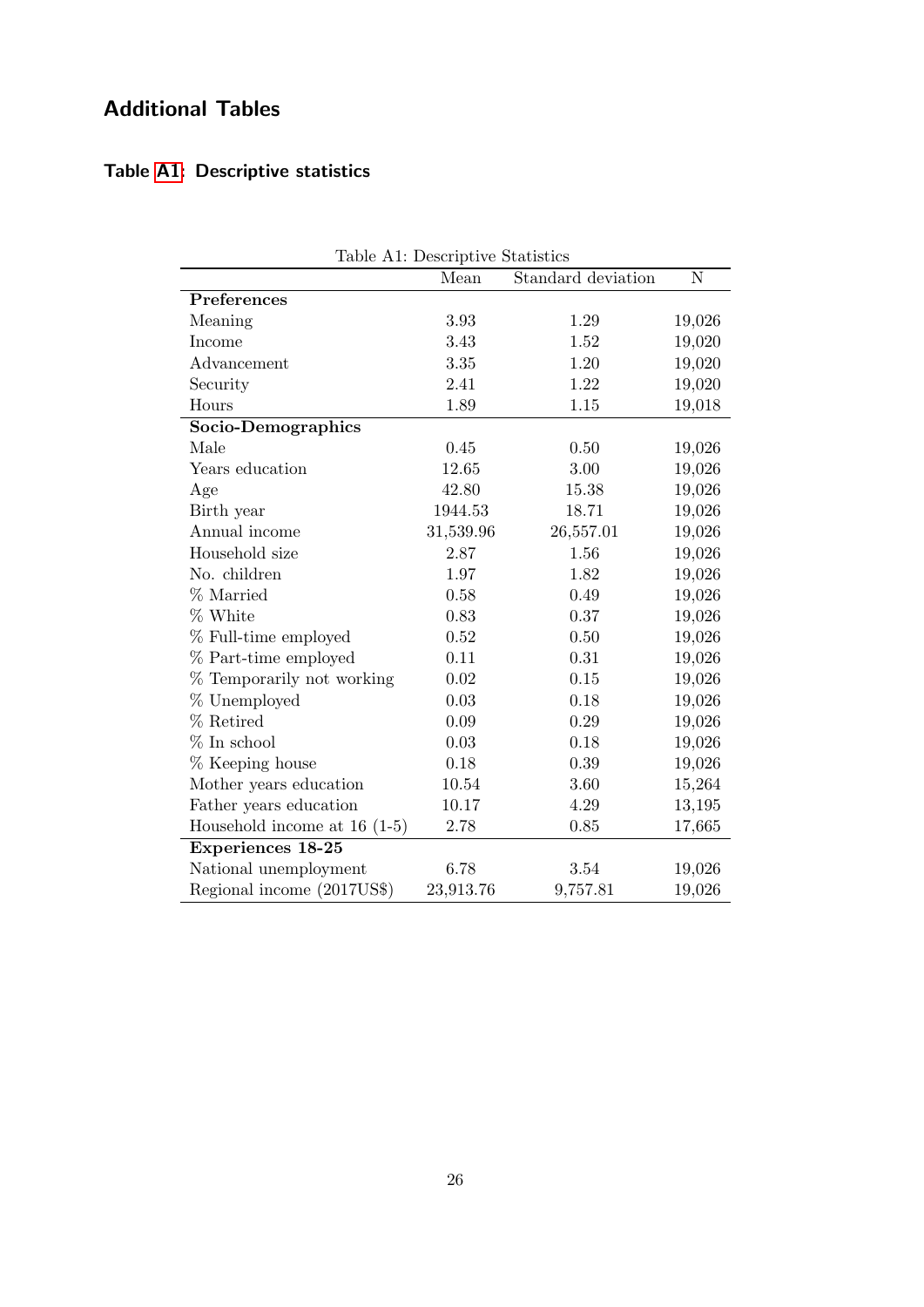#### <span id="page-29-0"></span>Table [A2:](#page-12-0) Restrict analysis to non-movers

In the main text, we assume that people who live in a certain region at age 16 still live there during their impressionable years – but we only know where they live at age 16 and at the time of the survey. To test the robustness of our assumption, in Table [A2,](#page-12-0) we restrict the sample to those respondents who at the time of the survey live in the same region that they did when they were 16 years old, assuming that these individuals never moved regions. With 79% of the original sample residing in the same place (as they did when they were 16) at the time of the survey, some power is lost. However, all coefficients are similar and remain statistically significant, indicating that this type of selection does not present a threat to the validity of our results.

|                       | (1)         | (2)          |
|-----------------------|-------------|--------------|
| <b>Variables</b>      | Meaning     | Income       |
| Income level 18-25    | $0.368***$  | $-0.298**$   |
|                       | (0.131)     | (0.121)      |
|                       | $[0.011**]$ | $[0.001***]$ |
|                       |             |              |
| Household income      |             |              |
| Years of education    |             |              |
| Labor market status   |             |              |
| Demographic variables |             |              |
| Age FE                |             |              |
| Decade of birth FE    |             |              |
| Year FE               |             |              |
| Region at 16 FE       |             |              |
| N                     | 14,982      | 14,980       |
| F-value               | 19.17       | 6.97         |
| R-squared             | $0.150\,$   | $0.066\,$    |

| Table A2: Experienced regional income during |                                      |  |  |  |  |
|----------------------------------------------|--------------------------------------|--|--|--|--|
|                                              | the impressionable years and prefer- |  |  |  |  |
|                                              | ences for income and meaning: non-   |  |  |  |  |
|                                              | movers                               |  |  |  |  |

Notes: Regressions are estimated using OLS. The 'Income level 18- 25' is log-linearized. Demographic variables include controls for gen-der, race, father and mother education, marital status, number of children, household size (squared), and household income at the age of 16. In parentheses, heteroskedasticity robust standard errors are reported. In brackets, p-values are reported estimated using the reported. In brackets, p-values are reported estimated using the wild bootstrap procedure suggested by [Cameron et al.](#page-14-10) [\(2008\)](#page-14-10), by clustering standard errors at the level of the region at age 16. Since the number of clusters is small, the more conservative Webb weights are used [\(Webb, 2013\)](#page-16-9), implemented using the boottest estimator de-veloped by [Roodman et al.](#page-16-10) [\(2019\)](#page-16-10), with 5000 replications. Sample re-weighted using the *wtssall* population weights in the GSS. Significance levels: \*\*\*  $p < 0.01$ , \*\*  $p < 0.05$ , \*  $p < 0.1$ .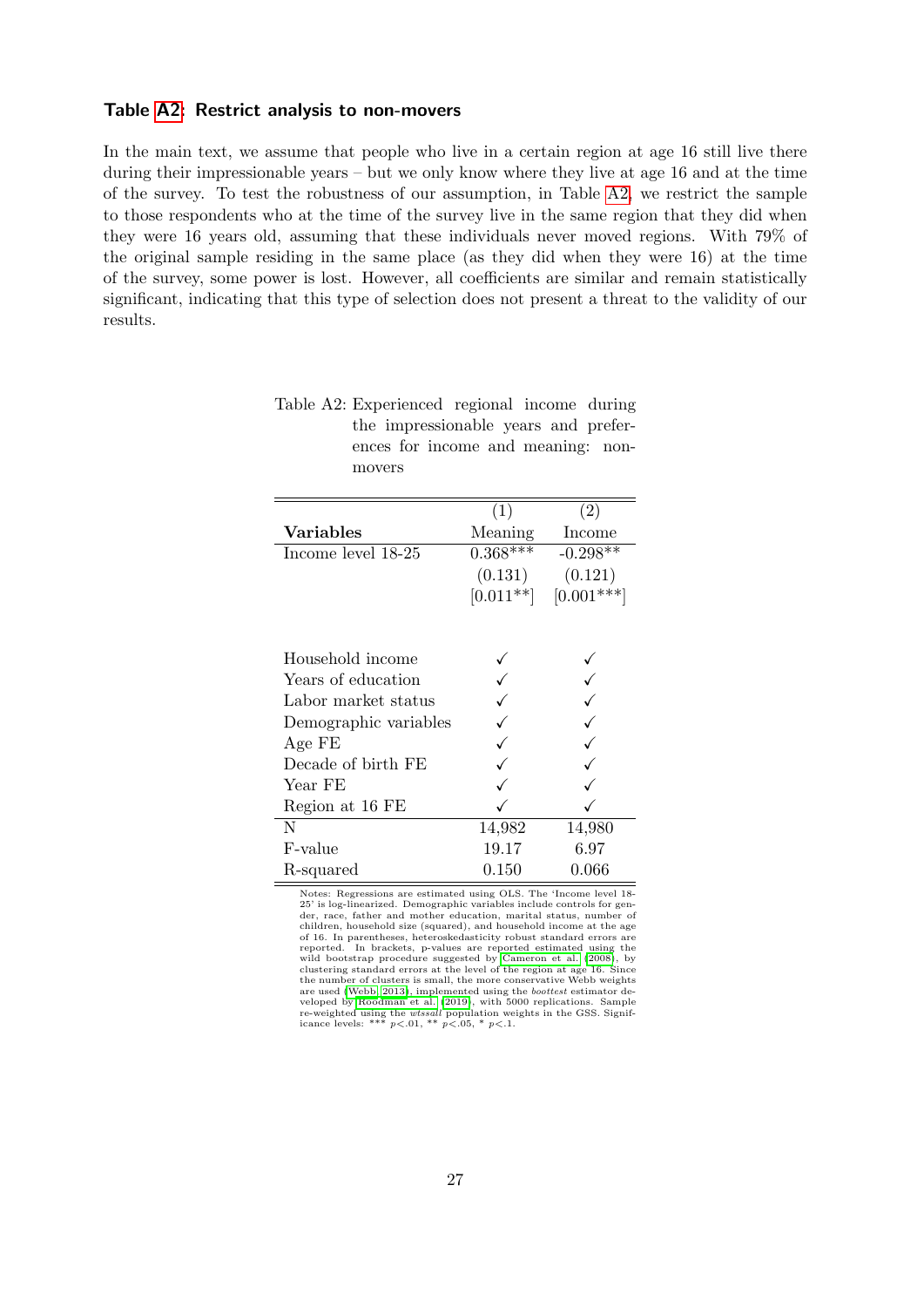#### <span id="page-30-1"></span>Table [A3:](#page-30-0) Unemployment experience and preferences for job attributes

In the main text, we use regional variation in income per capita to capture differences in experienced macroeconomic conditions. Here we analyze how unemployment experienced during the impressionable years relates to job preferences at the time of the survey. To do so, we use US-level unemployment rates since 1929 and up to 2016. Since there is no regional variation in these unemployment rates, the variation in experiences comes from age differences at the time of the survey. We estimate the same regression as in equation (1), but with national unemployment rate during the impressionable years.

Table [A3](#page-30-0) shows that in line with the findings in Table 1 in the main text using experienced income per capita, a similar substitution between income and meaning is observed when using experienced unemployment rate. Experiencing higher unemployment during the impressionable years leads to ranking the importance of income higher at the time of the survey, at the expense of meaning.

|                          | (1)      | (2)         | (3)         | $\left( 4\right)$ |
|--------------------------|----------|-------------|-------------|-------------------|
| Variables                | Meaning  | Meaning     | Income      | Income            |
| Unemployment level 18-25 | $-0.009$ | $-0.012*$   | $0.014**$   | $0.015**$         |
|                          | (0.007)  | (0.007)     | (0.006)     | (0.006)           |
|                          | [0.136]  | $[0.022**]$ | $[0.018**]$ | $[0.005***]$      |
| Household income         |          | X.          |             | X                 |
|                          |          |             |             |                   |
| Years of education       |          | X.          |             | X.                |
| Labor market status      |          | X           |             | X                 |
| Demographic variables    |          |             |             |                   |
| Age FE                   |          |             |             |                   |
| Decade of birth FE       |          |             |             |                   |
| Year FE                  |          |             |             |                   |
| Region FE                |          |             |             |                   |
| Region at 16 FE          |          |             |             |                   |
| N                        | 19,026   | 19,026      | 19,022      | 19,022            |
| F-value                  | 24.53    | 18.75       | 8.59        | 8.52              |
| R-squared                | 0.161    | 0.117       | 0.068       | 0.057             |

<span id="page-30-0"></span>Table A3: Experienced national unemployment during the impressionable years and preferences for income and meaning

Notes: Regressions are estimated using OLS. Demographic variables include controls for gender, race, father and mother education, marital status, number of children, household size (non-linearly), and household income at the age of 16. In parentheses, heteroskedasticity robust standard errors are reported. In brackets, p-values are reported estimated using the wild bootstrap procedure suggested by [Cameron et al.](#page-14-10) [\(2008\)](#page-14-10), by clustering standard errors at the level of the region at age 16. Since the number of clusters is small, the more co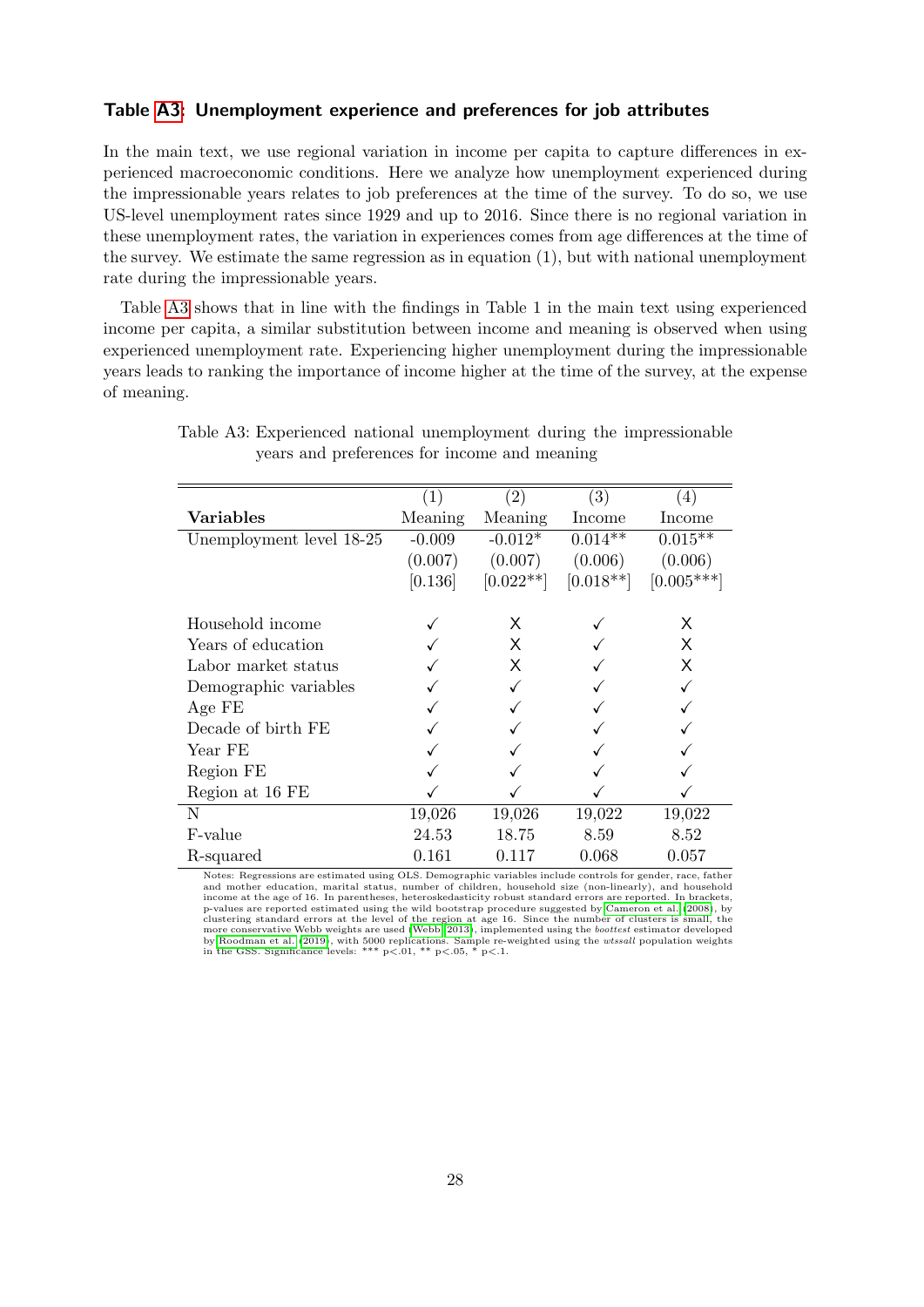#### <span id="page-31-1"></span>Table [A4:](#page-31-0) Alternative definition of generations and age categories

In our main results, we define a birth cohort as all those individuals born in the same decade, in order to avoid the well-know collinearity issue of age, birth year, and survey year. However, one could alternatively choose to control for birth-year fixed effects and replace the age fixed effects with broader categories. To ensure that our results are not dependent on the (somewhat arbitrary) delimitation of birth cohorts, we employ an additional robustness check. Columns (1) and (3) in Table [A4](#page-31-0) replace birth decades with categories of birth years in groups of 5 years. Columns (2) and (4) replace birth decades with fixed effects for each birth year, and groups the age fixed effects in categories of 5 years instead.

Our results are robust to both alternative specifications, indicating that our results hold regardless of the chosen specification for respondent age and birth year.

|                                    | $\left( 1\right)$ | (2)          | $\left( 3\right)$ | (4)         |
|------------------------------------|-------------------|--------------|-------------------|-------------|
| <b>Variables</b>                   | Meaning           | Meaning      | Income            | Income      |
| Income level 18-25                 | 0.325             | 0.343        | $-0.241$          | $-0.226$    |
|                                    | (0.121)           | (0.130)      | (0.110)           | (0.118)     |
|                                    | $[0.034**]$       | $[0.004***]$ | $[0.012**]$       | $[0.023**]$ |
| Household income                   |                   |              |                   |             |
| Years of education                 |                   |              |                   |             |
| Labor market status                |                   |              |                   |             |
| Demographic variables              |                   |              |                   |             |
| Age FE                             |                   | X            |                   | X           |
| Age groups (intervals of 5)        | х                 |              | X                 |             |
| Birth year FE                      | X                 |              | X                 |             |
| Birth year groups (intervals of 5) |                   | X            |                   | X           |
| Year FE                            |                   |              |                   |             |
| Region FE                          |                   |              |                   |             |
| Region at 16 FE                    |                   |              |                   |             |
| $\mathbf N$                        | 19,026            | 19,026       | 19,022            | 19,022      |
| F-value                            | 23.15             | 19.76        | 8.21              | 7.34        |
| R-squared                          | 0.162             | 0.163        | 0.069             | 0.071       |

<span id="page-31-0"></span>Table A4: Experienced regional income during the impressionable years and preferences for meaning and income: alternative specifications for birth and age fixed effects

Notes: Regressions are estimated using OLS. The 'Income level 18-25' is log-linearized. Demographic variables include controls for gender, race, father and mother education, marital status, number of children, household size (squared),<br>and household income at the age of 16. In parentheses, heteroskedasticity robust standard errors are rep by clustering standard errors at the level of the region at age 16. Since the number of clusters is small, the more conservative Webb weights are used [\(Webb, 2013\)](#page-16-9), implemented using the *boottest* estimator developed by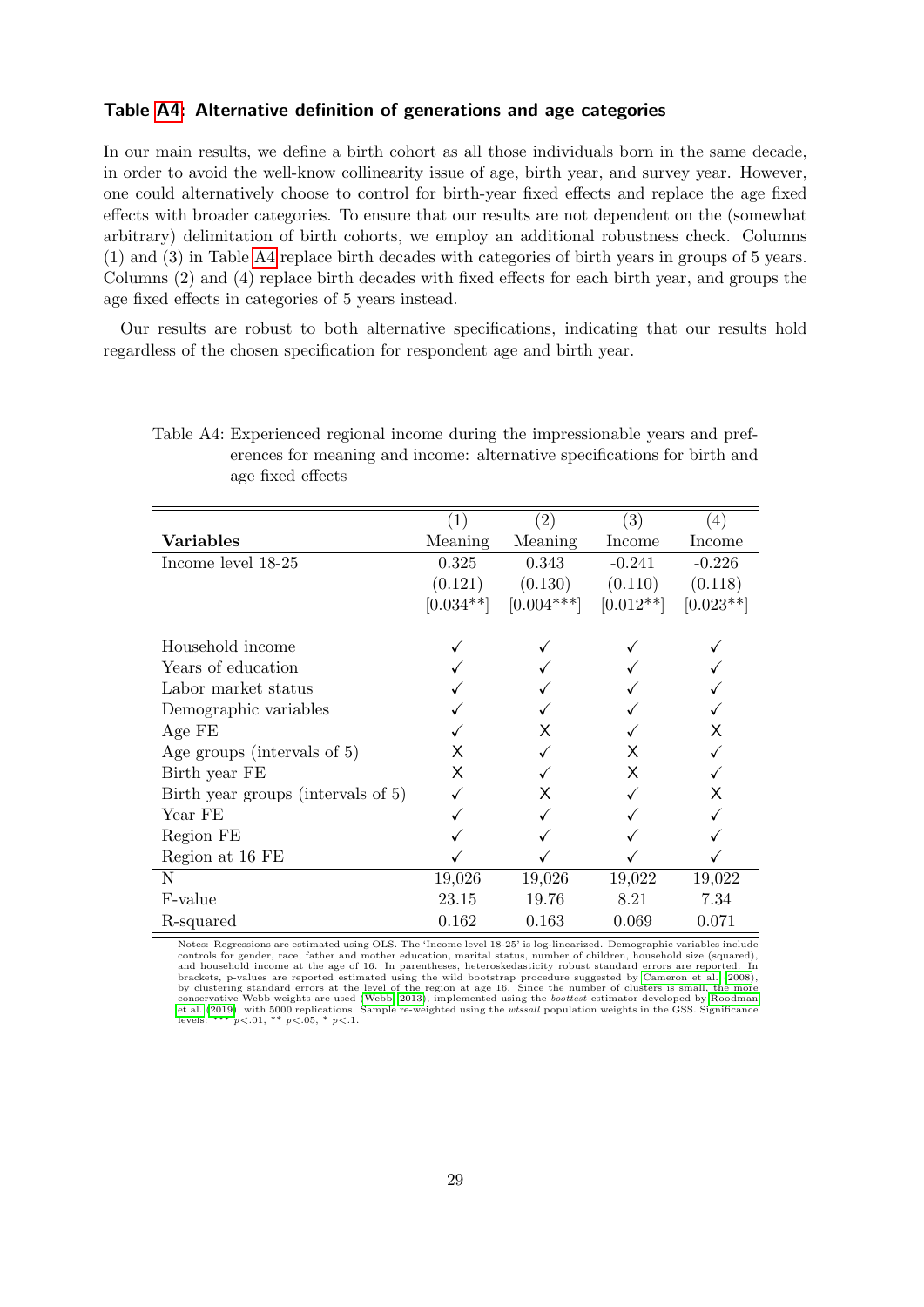### <span id="page-32-1"></span>Table [A5:](#page-32-0) Experienced regional income during the impressionable years and preferences for chances for advancement, job security, and short working hours

We estimate equation (1), where the dependent variables are the ranked preferences (on a 5-point scale) for chances for advancement, job security, and short working hours.

There doesn't appear to be a meaningful relationship between experienced income during "impressionable years" and the remaining three job preferences. The coefficients are substantially smaller than in Table 1, and they are not significant at any conventional level.

|                       | (1)         | (2)      | (3)         |
|-----------------------|-------------|----------|-------------|
| Variables             | Advancement | Security | Short hours |
| Income level 18-25    | 0.162       | $-0.038$ | $-0.172$    |
|                       | (0.108)     | (0.107)  | (0.104)     |
|                       | [0.125]     | [0.715]  | [0.235]     |
| Household income      |             |          |             |
| Years of education    |             |          |             |
| Labor market status   |             |          |             |
| Demographic variables |             |          |             |
| Age FE                |             |          |             |
| Birth decade FE       |             |          |             |
| Year FE               |             |          |             |
| Region FE             |             |          |             |
| Region at 16 FE       |             |          |             |
| N                     | 19,021      | 19,021   | 19,019.     |
| F-value               | 6.44        | 13.01    | 4.89        |
| R-squared             | 0.052       | 0.094    | 0.041       |

<span id="page-32-0"></span>

| Table A5: Experienced regional income during the impressionable |  |  |  |  |
|-----------------------------------------------------------------|--|--|--|--|
| years and preferences for chances for advancement, job se-      |  |  |  |  |
| curity, and short working hours                                 |  |  |  |  |

Notes: Regressions are estimated using OLS. The 'Income level 18-25' is log-linearized. Demographic variables include controls for gender, race, father and mother education, marital status, number of children, household size (squared), and household income at the age of 16. In paren-theses, heteroskedasticity robust standard errors are reported. In brackets, p-values are reported<br>estimated using the wild bootstrap procedure suggested by [Cameron et al.](#page-14-10) [\(2008\)](#page-14-10), by clustering<br>standard errors at the level developed by [Roodman et al.](#page-16-10) [\(2019\)](#page-16-10), with 5000 replications. Sample re-weighted using the *wtssali* population weights in the GSS. Significance levels: \*\*\*  $p\text{<.01}$ , \*\*  $p\text{<.05}$ , \*  $p\text{<.1}$ .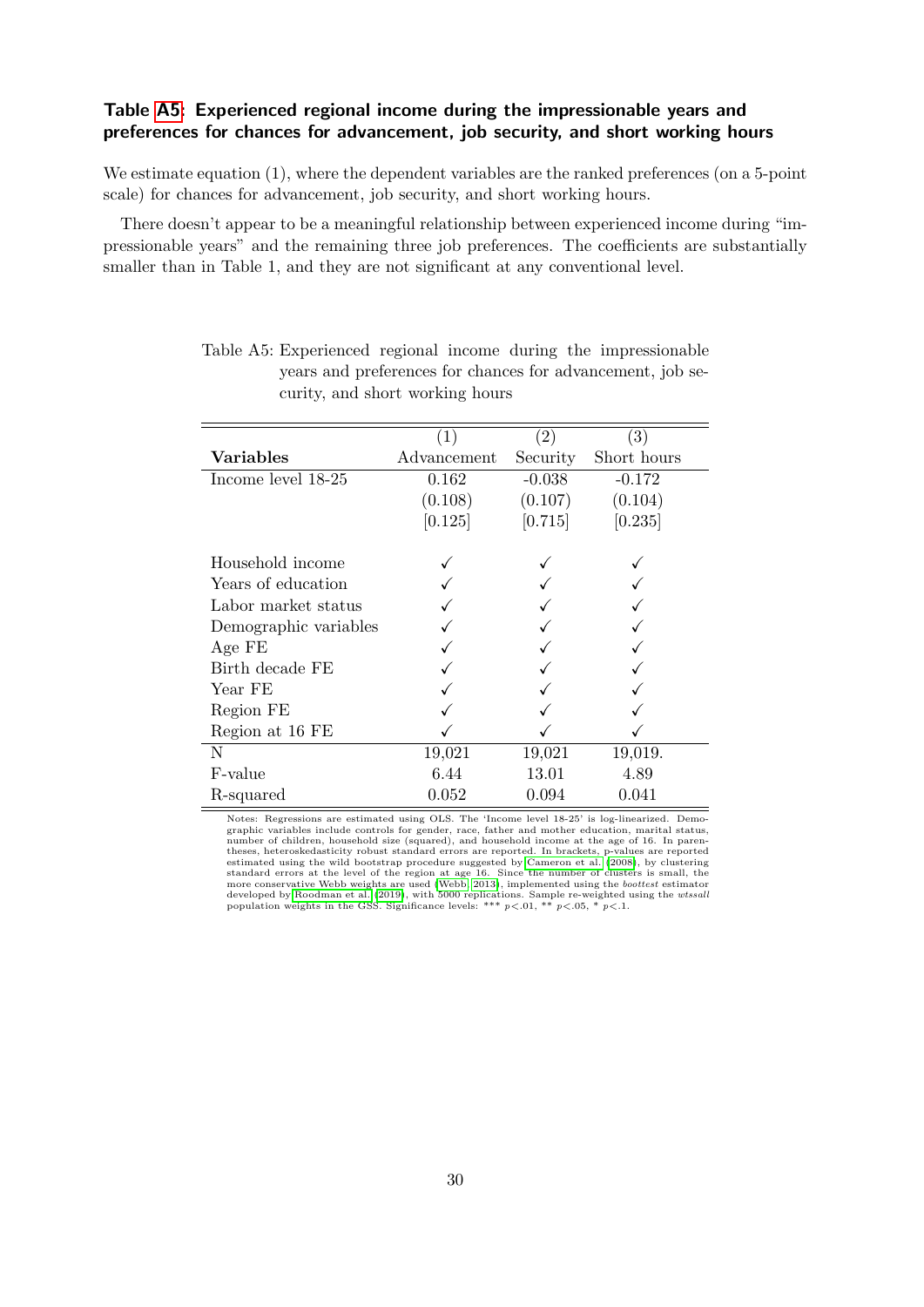### <span id="page-33-1"></span>Table [A6:](#page-33-0) Experienced regional income during the impressionable years and preferences for income and meaning: controlling for occupation fixed effects

<span id="page-33-0"></span>Table A6: Experienced regional income during the impressionable years and preferences for income and meaning: controlling for occupation

| (1)          | (2)          |
|--------------|--------------|
| Meaning      | Income       |
| 0.367        | $-0.327$     |
| (0.118)      | (0.108)      |
| $[0.005***]$ | $[0.004***]$ |
|              |              |
|              |              |
|              |              |
|              |              |
|              |              |
|              |              |
|              |              |
|              |              |
|              |              |
|              |              |
| 17,772       | 17,768       |
| 36.31        | 15.61        |
| 0.187        | 0.090        |
|              |              |

Notes: Regressions are estimated using OLS. The 'Income level 18-25' is log-linearized. Demographic variables include controls for gender, race, father and mother education, marital status, number of children, household size (squared), household income at the age of 16,<br>and occupation fixed effects. In parentheses, heteroskedasticity ro-<br>bust standard errors are reported. In brackets, p-values are reported<br>estimated using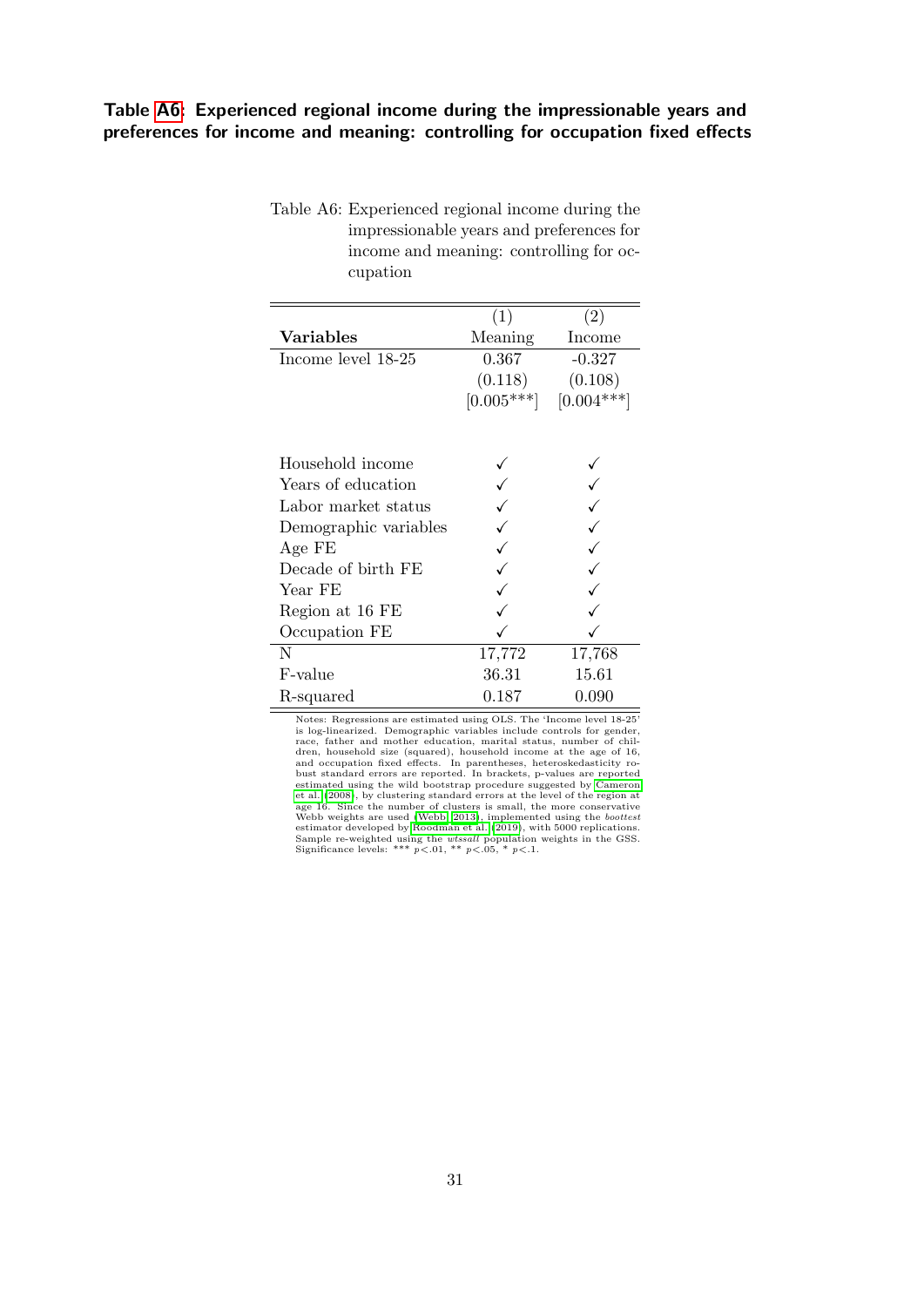#### <span id="page-34-1"></span>Table [A7:](#page-34-0) Average income vs. standard deviation of income

The standard deviation of income during the impressionable years is calculated for all respondents in our sample. To keep the interpretation comparable and simple, we use the logarithm of the measure. The small difference in observations between Table S3 and Table 1 is caused by the fact that for those respondents who are 18 at the time of the survey and have only had one impressionable year, there is no variance in experience. Hence, these subjects are left out of the specification.

|                                    | (1)         | (2)          |
|------------------------------------|-------------|--------------|
| Variables                          | Meaning     | Income       |
| Income level 18-25                 | 0.324       | $-0.255$     |
|                                    | (0.120)     | (0.109)      |
|                                    | $[0.014**]$ | $[0.002***]$ |
| Standard deviation of income 18-25 | 0.022       | $-0.032$     |
|                                    | (0.027)     | (0.025)      |
|                                    | [0.410]     | [0.234]      |
|                                    |             |              |
|                                    |             |              |
| Household income                   |             |              |
| Years of education                 |             |              |
| Labor market status                |             |              |
| Demographic variables              |             |              |
| Age FE                             |             |              |
| Decade of birth FE                 |             |              |
| Year FE                            |             |              |
| Region at 16 FE                    |             |              |
| N                                  | 18,903      | 18,899       |
| F-value                            | 24.58       | 8.54         |
| R-squared                          | 0.163       | 0.068        |

<span id="page-34-0"></span>Table A7: Experienced regional income during the impressionable years and preferences for income and meaning: average income vs. standard deviation of income

Notes: Regressions are estimated using OLS. The 'Income level 18-25' is log-linearized.<br>Demographic variables include controls for gender, race, father and mother education,<br>marital status, number of children, household si the age of 16. In parentheses, heteroskedasticity robust standard errors are reported. In brackets, p-values are reported estimated using the wild bootstrap procedure suggested<br>by [Cameron et al.](#page-14-10) [\(2008\)](#page-14-10), by clustering standard errors at the level of the region at age<br>16. Since the number of clusters is small, th [\(Webb, 2013\)](#page-16-9), implemented using the *boottest* estimator developed by [Roodman et al.](#page-16-10) [\(2019\)](#page-16-10), with 5000 replications. Sample re-weighted using the *wtssall* population weights in the GSS. Significance levels: \*\*\*  $p < 0.01$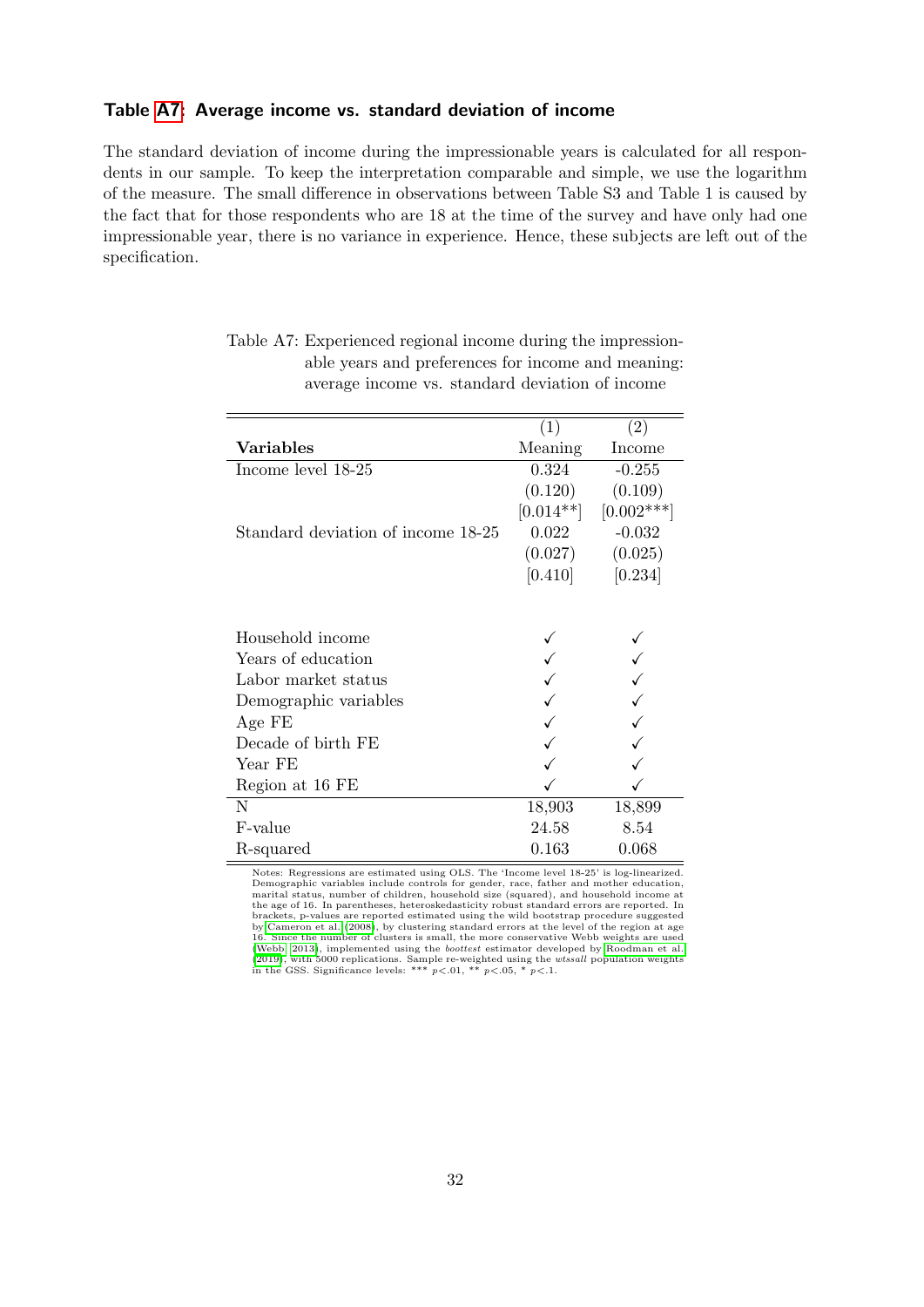#### <span id="page-35-0"></span>Table [A8:](#page-36-0) Impressionable years vs. other years

Following research in psychology, we focus on the impressionable years between 18 and 25. In Table [A8](#page-36-0) we investigate the possibility that the impressionable years are not the only important period in shaping job preferences. We separately investigate the effects of experienced income between different ages, in similarly constructed intervals of eight years. Specifically, we look at two additional intervals prior to the impressionable years (ages 0-9 and ages 10-17), and two equal-length intervals after them (ages 26-33 and ages 34-41). To assess the effect of experiences at each of these ages on preferences for income and meaning requires additional restrictions on the sample size. Specifically, controlling for experienced macro-economic conditions after the "impressionable years" (26-33 and 34-41) mechanically restricts the sample to those individuals who are at least as old as that. For this reason, we do not incorporate all five experience variables in one model but instead look at their effect on preferences for meaning and income separately.

As the alternative "impressionable years" are further away from the age of 16, the likelihood that the individual moved to another region between the age of 16 and the time of the survey is much higher. In line with [Giuliano and Spilimbergo](#page-15-7) [\(2014\)](#page-15-7), we address this issue by restricting the sample to those individuals who did not move between the age of 16 and the time of the survey. As results in Table [A2](#page-12-0) indicate, these non-movers appear to be representative of the whole sample. We control for the usual demographics, age, and generation fixed effects, year fixed effects, and region at 16 fixed effects.

Columns (1) and (3) in Table [A8](#page-36-0) show that, in general, experiences during years other than at age 18 to 25 do not appear to explain preferences for job attributes. Following the procedure of [Giuliano and Spilimbergo](#page-15-7) [\(2014\)](#page-15-7), we add in columns (2) and (4) experienced income during the impressionable years. In these "horse races", the impressionable years are almost without exception the most important when it comes to income and meaning preferences.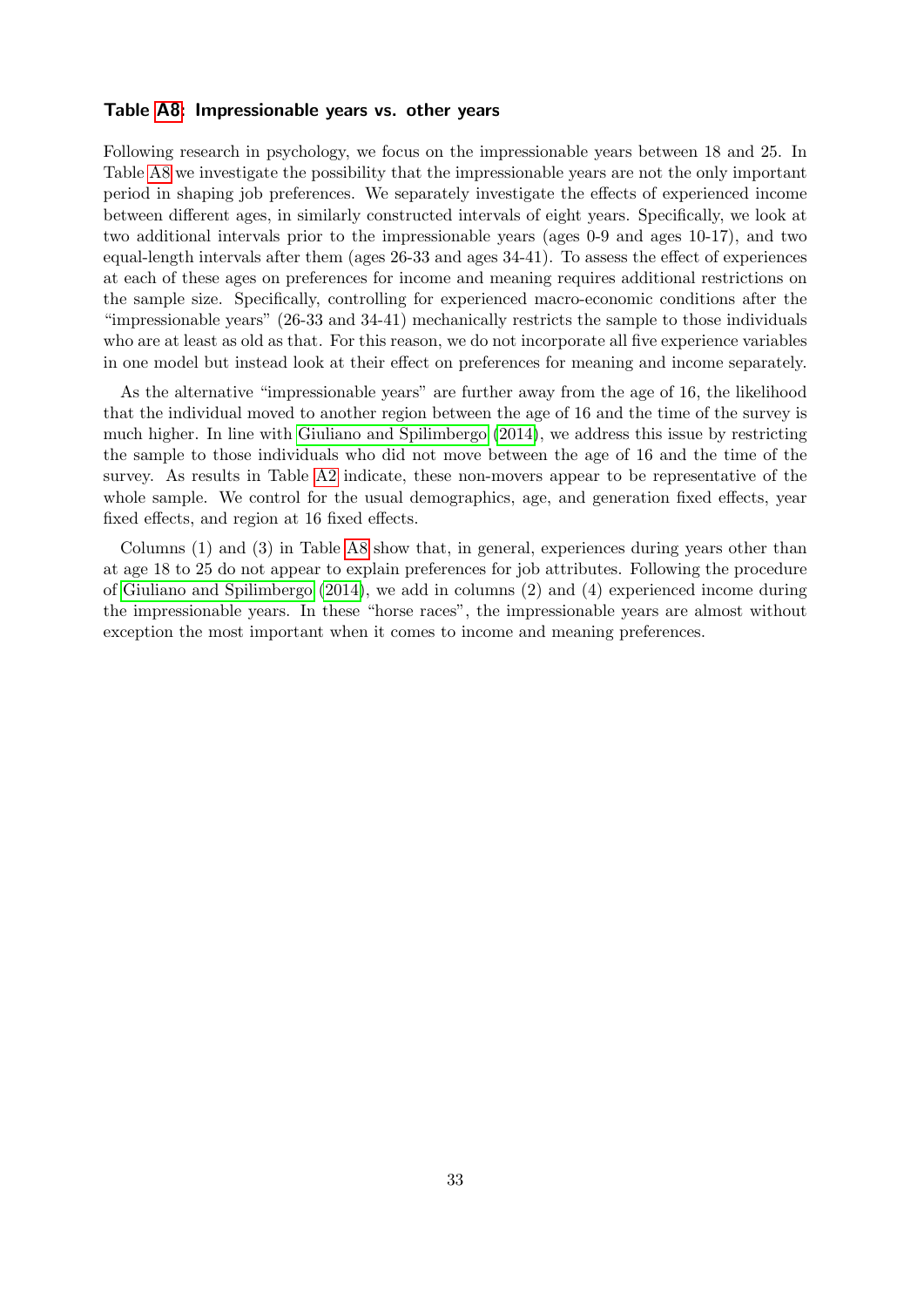|                       | (1)         | (2)          | $\overline{(3)}$ | (4)          |
|-----------------------|-------------|--------------|------------------|--------------|
| <b>Variables</b>      | Meaning     | Meaning      | Income           | Income       |
| Panel A: Ages 0-9     |             |              |                  |              |
| Income level 0-9      | 0.062       | $-0.115$     | 0.032            | 0.215        |
|                       | (0.114)     | (0.128)      | (0.104)          | (0.120)      |
|                       | [0.563]     | [0.250]      | [0.821]          | [0.215]      |
| Income level 18-25    |             | 0.627        |                  | $-0.650$     |
|                       |             | (0.232)      |                  | (0.219)      |
|                       |             | $[0.028**]$  |                  | $[0.005***]$ |
| $\mathbf N$           | 13,298      | 13,298       | 13,296           | 13,296       |
| Panel B: Ages 10-17   |             |              |                  |              |
| Income level 10-17    | 0.221       | 0.053        | $-0.101$         | 0.035        |
|                       | (0.109)     | (0.126)      | (0.103)          | (0.119)      |
|                       | $[0.046**]$ | [0.489]      | [0.184]          | [0.741]      |
| Income level 18-25    |             | 0.428        |                  | $-0.346$     |
|                       |             | (0.171)      |                  | (0.160)      |
|                       |             | $[0.008***]$ |                  | $[0.012**]$  |
| $\mathbf N$           | 14,454      | 14,454       | 14,452           | 14,452       |
| Panel C: Ages 26-33   |             |              |                  |              |
| Income level 26-33    | 0.398       | 0.203        | $-0.020$         | 0.369        |
|                       | (0.180)     | (0.253)      | (0.163)          | (0.233)      |
|                       | [0.165]     | [0.227]      | [0.880]          | $[0.014**]$  |
| Income level 18-25    |             | 0.186        |                  | $-0.503$     |
|                       |             | (0.184)      |                  | (0.176)      |
|                       |             | [0.203]      |                  | $[0.006***]$ |
| N                     | 12.690      | 12,690       | 12.688           | 12,688       |
| Panel D: Ages 34-41   |             |              |                  |              |
| Income level 34-41    | 0.648       | 0.356        | $-0.055$         | 0.130        |
|                       | (0.232)     | (0.314)      | (0.207)          | (0.291)      |
|                       | $[0.090*]$  | [0.410]      | [0.812]          | [0.684]      |
| Income level 18-25    |             | 0.203        |                  | $-0.278$     |
|                       |             | (0.181)      |                  | (0.171)      |
|                       |             | $[0.033**]$  |                  | $[0.078*]$   |
| N                     | 9,672       | 9,672        | 9,670            | 9,670        |
| Household income      |             |              |                  |              |
| Years of education    |             |              |                  |              |
| Labor market status   |             |              |                  |              |
| Demographic variables |             |              |                  |              |
| Age FE                |             |              |                  |              |
| Decade of birth FE    |             |              |                  |              |
| Year FE               |             |              |                  |              |
| Region at 16 FE       |             |              |                  |              |

<span id="page-36-0"></span>Table A8: Experienced regional income during other years and preferences for income and meaning

Notes: Regressions are estimated using OLS. The 'Income level 18-25' is log-linearized. Demographic<br>variables include controls for gender, race, father and mother education, marital status, number of<br>children, household s